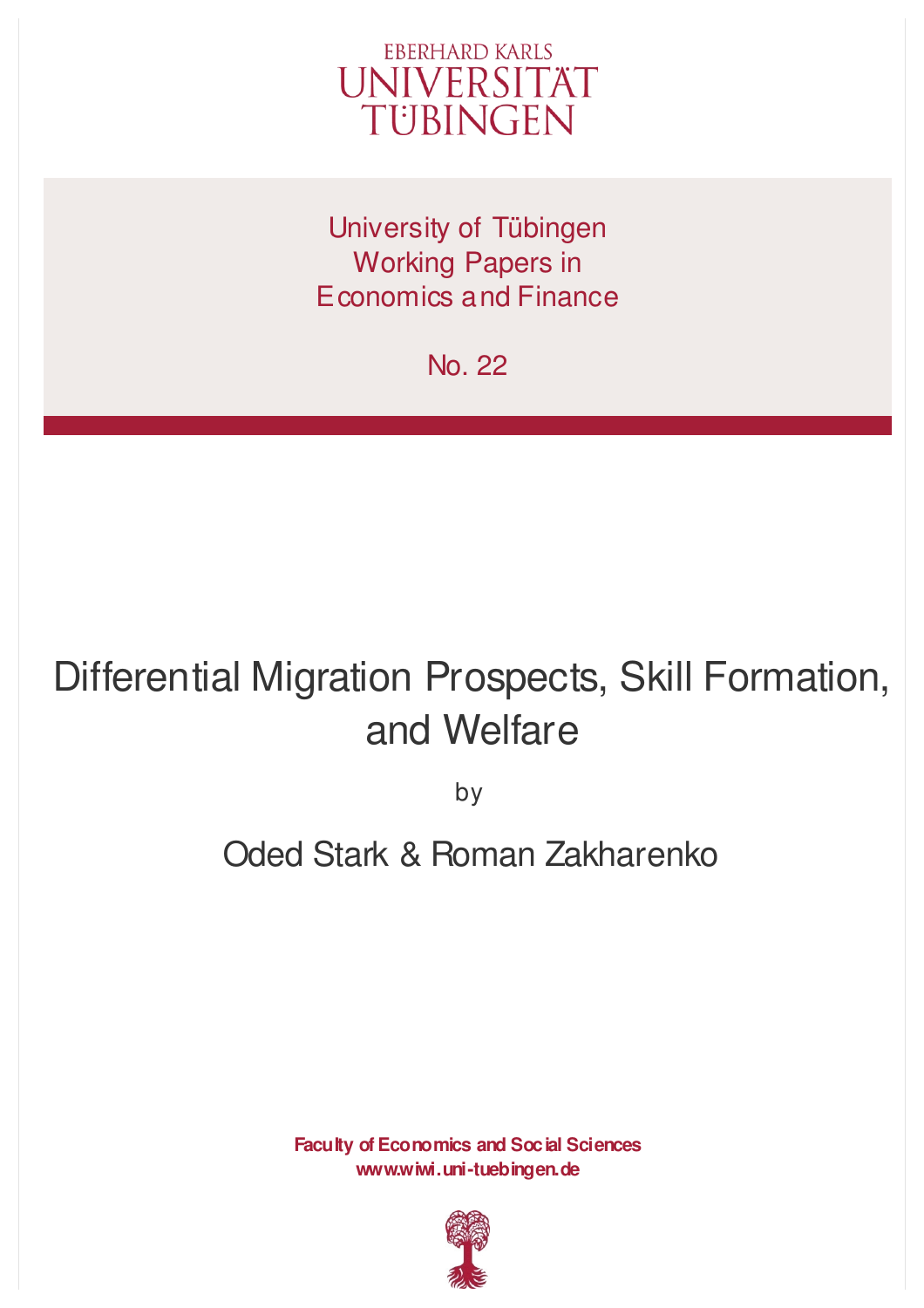### Differential Migration Prospects, Skill Formation, and Welfare

by

Oded Stark Universities of Bonn, Klagenfurt, Tuebingen, and Vienna; Warsaw University; Warsaw School of Economics

and

Roman Zakharenko ICEF, Moscow

| Mailing Address: Oded Stark |                                |
|-----------------------------|--------------------------------|
|                             | <b>ZEF, University of Bonn</b> |
|                             | Walter-Flex-Strasse 3          |
|                             | D-53113 Bonn                   |
|                             | Germany                        |

December 2011

E-mail Address: ostark@uni-bonn.de

We are indebted to an anonymous referee for constructive comments.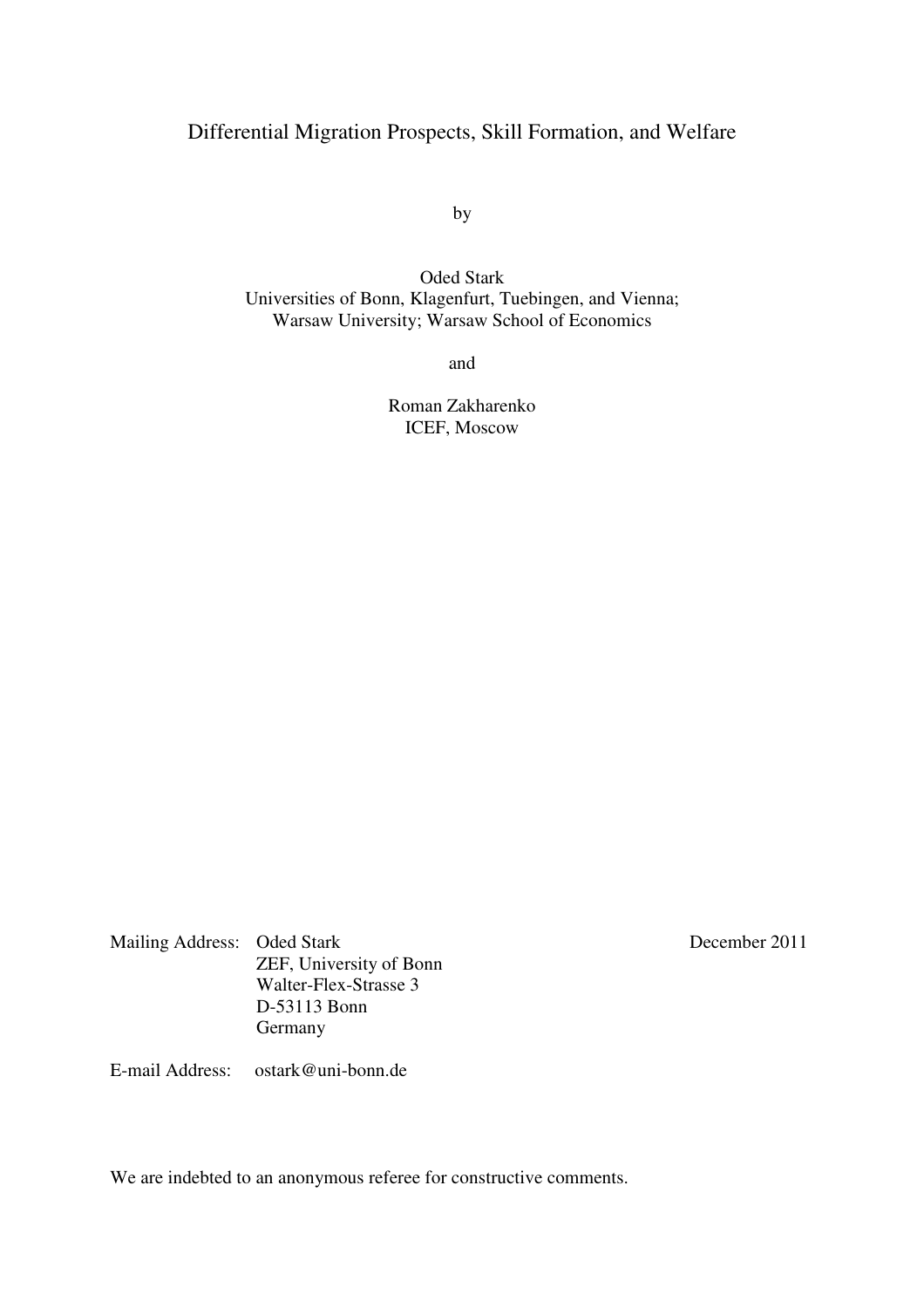#### **Abstract**

This paper develops a one sector, two-input model with endogenous human capital formation. The two inputs are two types of skilled labor: "engineering," which exerts a positive externality on total factor productivity, and "law," which does not. The paper shows that a marginal prospect of migration by engineers increases human capital accumulation of both types of workers (engineers and lawyers), and also the number of engineers who remain in the country. These two effects are socially desirable, since they move the economy from the (inefficient) free-market equilibrium towards the social optimum. The paper also shows that if the externality effect of engineering is sufficiently powerful, everyone will be better off as a consequence of the said prospect of migration, including the engineers who lose the migration "lottery," and even the individuals who practice law.

*Keywords*: Heterogeneous human capital; Differential externality effects; Migration of educated workers; Human capital formation; Efficient acquisition of human capital; Beneficial brain drain

*JEL classification*: F22, J61, R23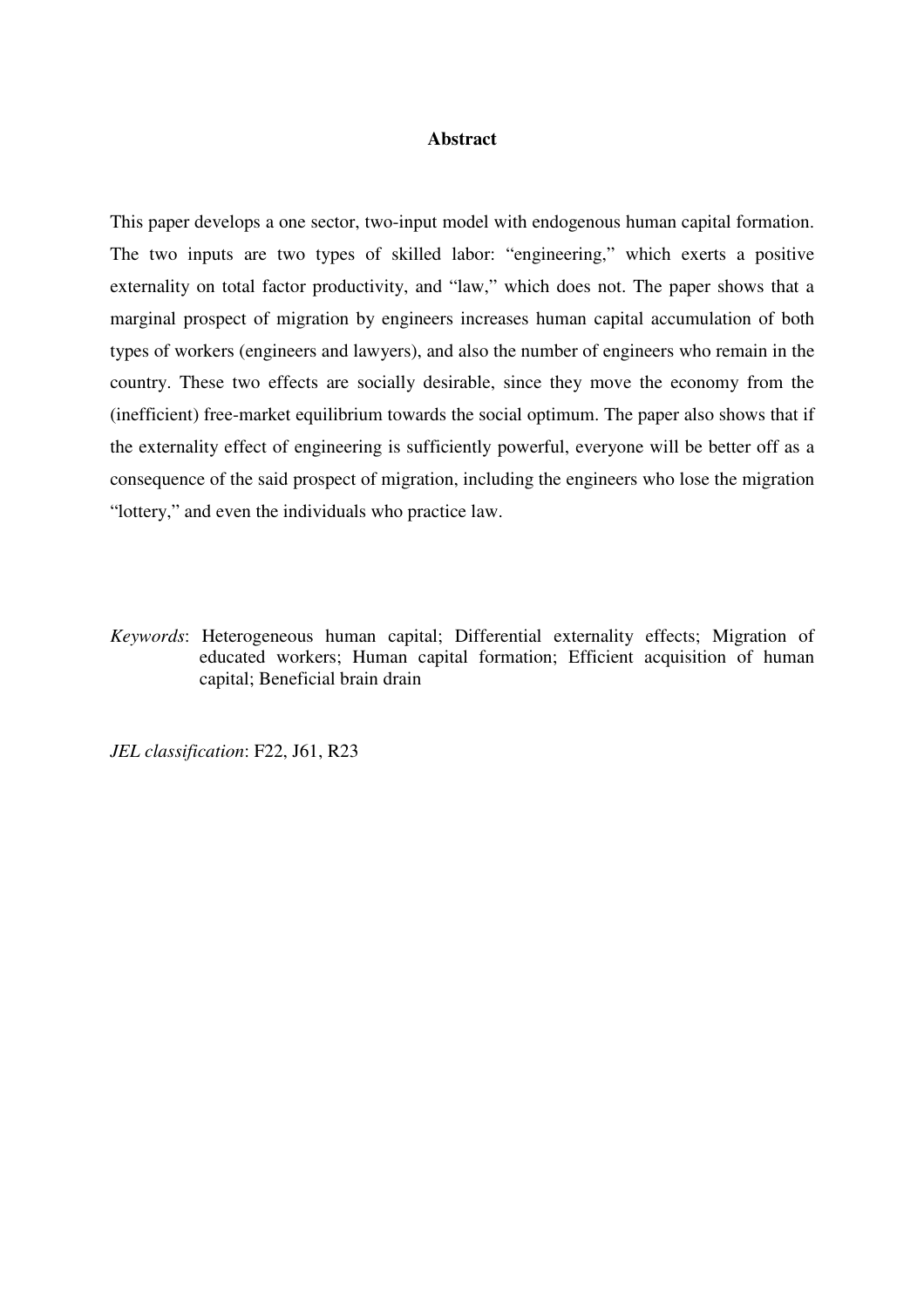#### **1. Introduction**

 $\overline{a}$ 

Substantial research has led to a consensus that human capital is a key determinant of both economic efficiency and social welfare.<sup>1</sup> Ever since the influential contribution of Lucas (1988), much of the literature has underscored the role of the externality effect of human capital in accounting for its crucial importance as a factor of production. $2$  Since human capital is inherently heterogeneous, it stands to reason that different types of human capital confer different human capital externalities which, in turn, bear upon economic performance. Indeed, with both micro data and macro data, the empirical literature highlights the importance of the heterogeneity of human capital. For example, Willis (1986) and Grogger and Eide (1995) underscore the importance of the heterogeneity of human capital in determining labor earnings. Krueger and Lindahl (2001) survey evidence showing that the heterogeneity of human capital helps explain variation in cross-country economic growth. Nonetheless, theoretical analyses of heterogeneous human capital are relatively rare. Notable exceptions include Iyigun and Owen (1998) and Iyigun and Owen (1999), who emphasize the importance of both "professional human capital" and "entrepreneurial human capital" in economic development. They show how economies that have too little of either type of human capital might be hindered in their pursuit of economic growth.

In this paper, we seek to complement the received literature by developing a model of heterogeneous human capital with a particular emphasis on the impact of international migration on individuals' incentive to acquire different types of human capital. We contribute to the received literature in two specific respects. First, we allow various types of human capital to differ significantly in terms of their externality effect. Second, we consider the differential international "portability" of different types of human capital in an open economy setting, where the migration of one type of human capital is possible whereas that of another is not.

Our presumption is that individuals who possess the types of human capital that have high social returns (strong externality effects) in a developing country, are more likely to land a rewarding job offer in a developed country than individuals who possess the types of human capital that have low social returns (weak externality effects) in the developing country. The

<sup>&</sup>lt;sup>1</sup> For example, see Becker (1964), Barro (1991), Mankiw et al. (1992), Weil (2005), and the literature reviewed therein.

<sup>2</sup> Among others, recent important contributions on the externality effect of human capital include Acemoglu (1996), Black and Henderson (1999), Glaeser and Saiz (2004), Moretti (2004), Ciccone and Peri (2006), and Giordani and Ruta (2011).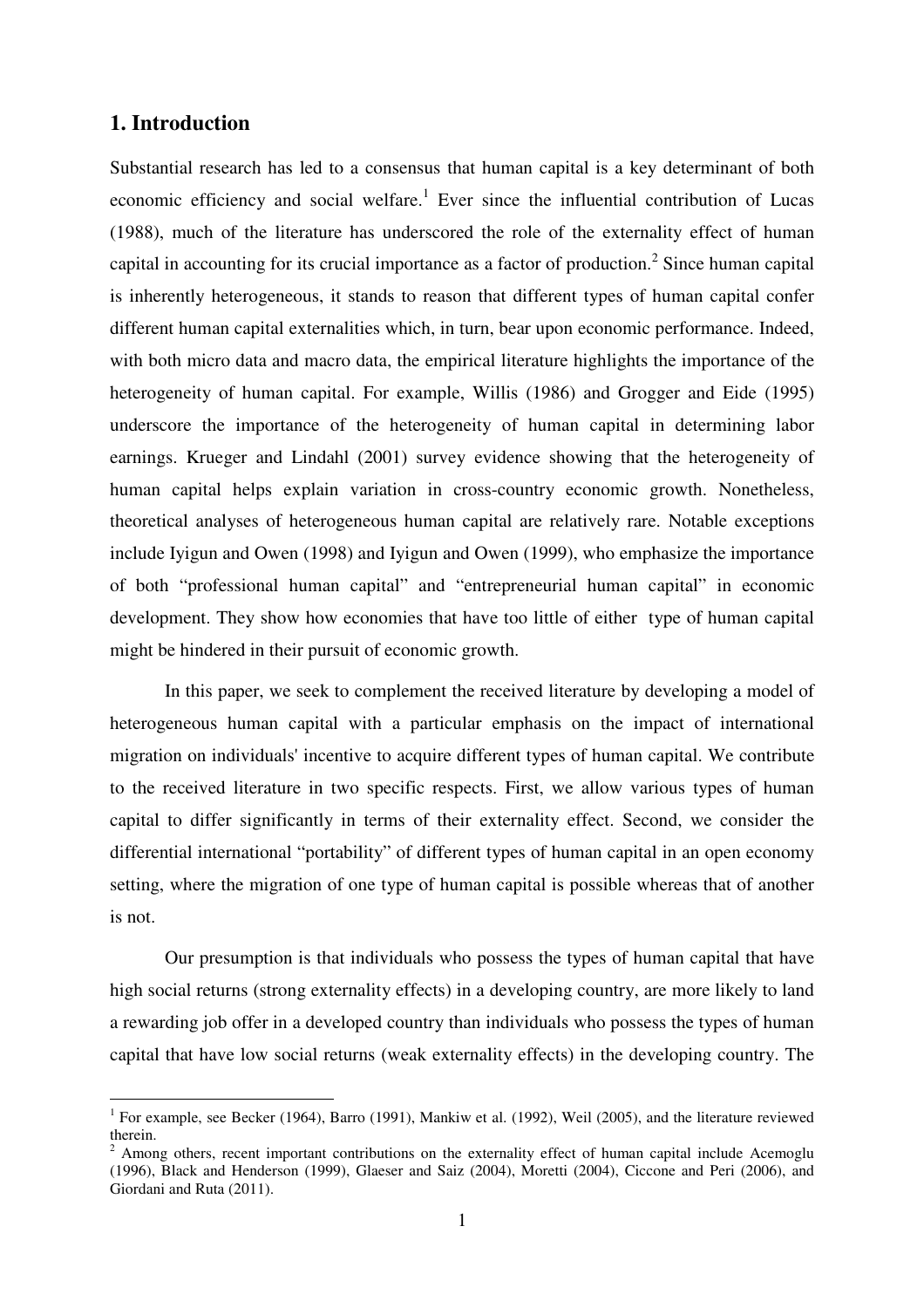intuition underlying this thinking is quite simple: while the types of human capital that confer high social returns and associated high externality effects, such as engineering, are fairly universal, the types of human capital that confer lower social returns in a developing country, such as law, are not. The individuals with the former types of human capital in a developing country have a much better chance of working in a developed country.

The "architecture" of our paper is as follows. To begin with, we study the formation and allocation of heterogeneous human capital in a closed developing economy. Efficient resource allocation would assign skilled workers in optimal proportions to occupations requiring different types of human capital. However, without government intervention or any prospect of migration, the different degrees of positive externality of different types of human capital entail a market failure in terms of achieving efficient allocation of productive human capital. This failure arises from too few individuals choosing to invest in the types of human capital that generate high externality effects and low private returns (for example, pure science). In addition, from the perspective of social welfare, all the individuals choose to acquire too little human capital.

We then examine how the prospect of migration may correct this allocation inefficiency. When the economy is open, selective migration can substantially enhance social welfare: inefficient resource allocation can be mitigated when the expected private returns to individuals who accumulate human capital with high social returns are raised by conferring upon them a better chance of migrating and working in a richer, technologically advanced country. We show that the prospect of migration for these individuals increases human capital accumulation, redistributes talent in a socially desirable way, increases the ex-ante (before migration occurs) payoffs of all groups of workers, and, under certain sufficient conditions, increases welfare - even that of the workers who responded to the opportunity to migrate but ended up not migrating.

Our analysis complements recent research on the "beneficial brain drain," which demonstrates that a policy of controlled migration from a developing country encourages individuals there to accumulate more human capital than they would have chosen to do in the absence of such a policy, and consequently, that welfare increases for both the migrants and for those who stay behind in the developing country.<sup>3</sup> We identify an additional channel other than the incentive effect on the acquired quantity of human capital - through which

 $\overline{a}$ 

 $3$  See, for example, Stark et al. (1997), Stark et al. (1998), Stark and Wang (2002), Fan and Stark (2007), Stark and Fan (2011), and Stark et al. (2012).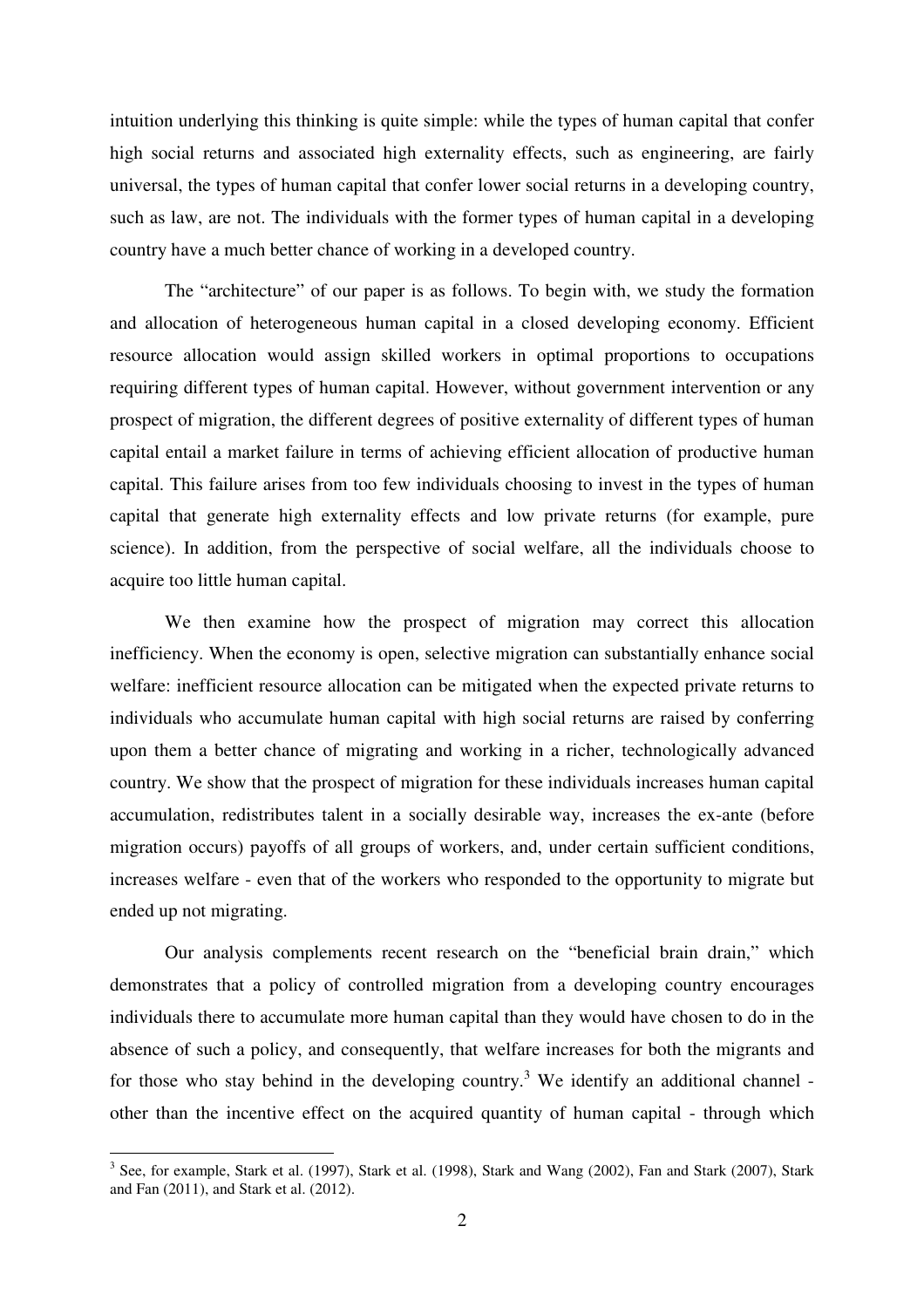controlled migration can increase social welfare: the chance of migrating influences individuals' decisions regarding the type of human capital that they form. It makes it more attractive for individuals to acquire human capital with a high externality effect but low private returns. The prospect of migration attached to one type of human capital can revise the composition of the human capital acquired in an economy in a socially desirable manner. A policy that enables workers of a specific type to migrate can benefit workers of all types.

#### **2. A closed-economy model**

#### **2.1. Setup**

#### **2.1.1. Workers**

Consider a model with one consumption good, the price of which is normalized to unity, and two production inputs: engineering, which we denote by *M* (think of mechanical engineering), and law,  $L$ . The economy is populated by a continuous set N of individuals with linear preferences over the consumption good. Prior to employment, each individual chooses which type of human capital - engineering or law - to acquire; the set of all the individuals is thus partitioned into  $N_M$  individuals who study engineering, and  $N_L$ individuals who study law.

After the occupational choices are made, individuals of both specializations choose *how much* human capital to acquire. The cost of acquiring  $\theta$ <sub>x</sub> units of human capital of either type by individual  $x \in N$  is  $\frac{R}{2} \theta_x^2$  $2^{v_x}$  $\frac{K}{\lambda} \theta_{r}^{2}$ , where  $K > 0$  measures the difficulty of human capital acquisition. For the sake of simplicity, we assume that the said cost is the same for both types of human capital; relaxing this assumption will change the results that follow quantitatively, but not qualitatively.

#### **2.1.2. Firms**

Competitive firms produce the consumption good by means of a constant returns to scale Cobb-Douglas technology, and use labor of both types as inputs of production. Denoting the discrete set of firms by I, the production function of a firm  $i \in I$  is

$$
Y_i = A \left( \int_{x \in N_{iM}} \theta_x dx \right)^{\alpha} \left( \int_{x \in N_{iL}} \theta_x dx \right)^{1-\alpha} \tag{1}
$$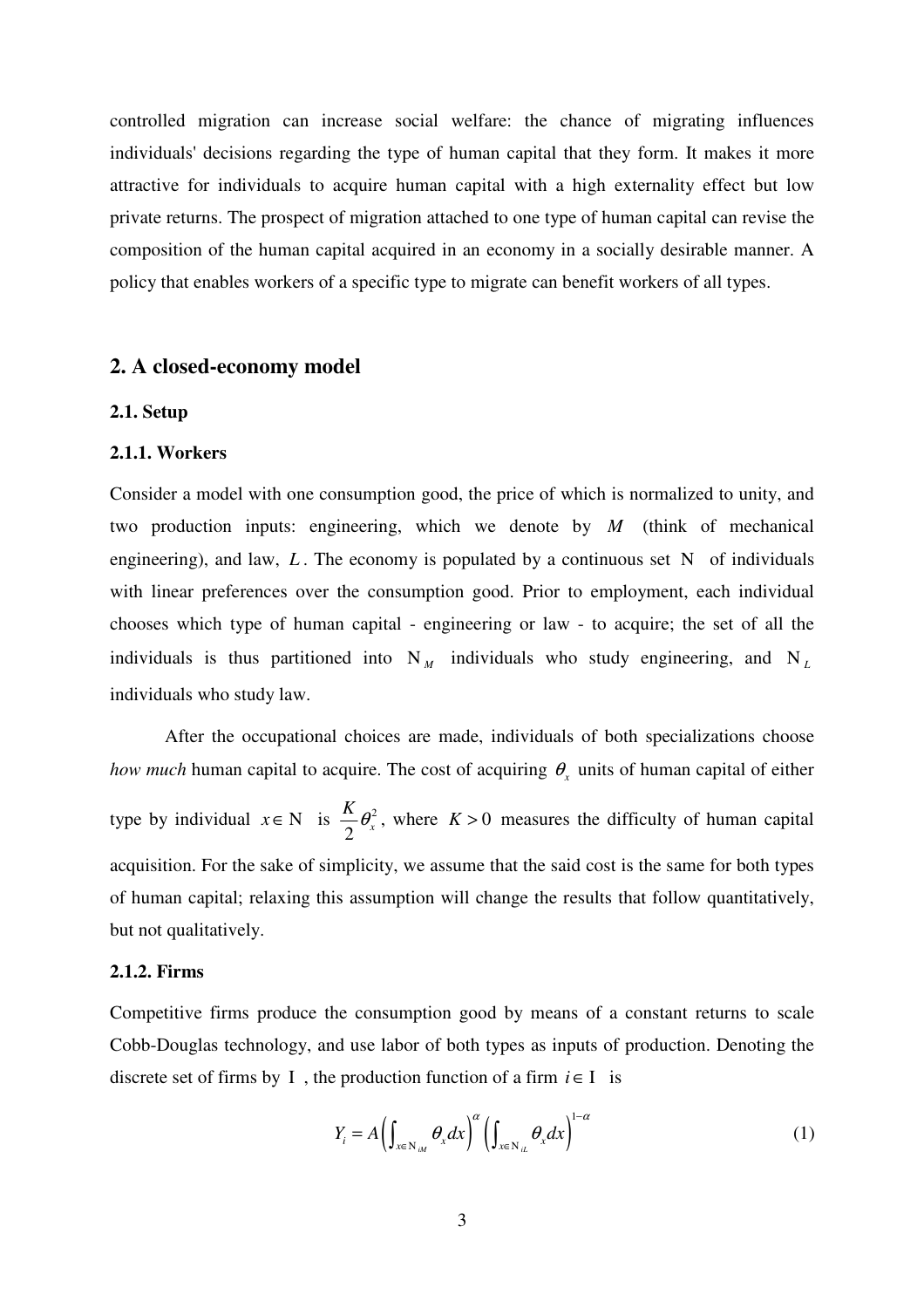where N<sub>*ij*</sub> is the set of workers of type  $j \in \{M, L\}$  hired by firm *i*,  $\theta_x$  is the human capital of worker *x*, and  $\alpha \in [0,1]$  is the output elasticity of engineering. The parameter *A* is total factor productivity (henceforth TFP) which, we assume, depends on the average knowledge of engineering (but not law) in the entire population:

$$
A = \left(\frac{\int_{x \in N_M} \theta_x dx}{N}\right)^{\eta}
$$
 (2)

where  $\eta \in [0,1)$  is the elasticity of TFP with respect to the average knowledge of engineering<sup>4</sup> and  $N = |N|$  is the measure of the set N, that is, the population size.<sup>5</sup> We assume that each firm is small enough, and that it treats the total factor productivity as given.

The timing of events is illustrated in Figure 1.



Figure 1: The timing of events in the model of the closed economy

As shown in the subsequent analysis, all the individuals of a given occupation acquire the same amount of human capital; denote this amount by  $\theta_M$  for engineers, and by  $\theta_L$  for lawyers. This allows us to rewrite (1) and (2), respectively, as

 $\overline{a}$ 

<sup>&</sup>lt;sup>4</sup> We assume that  $\eta$  does not exceed unity because otherwise the maximization problems analyzed in the paper would become convex with no finite solutions. A "modest" value of  $\eta$  < 1 is empirically quite plausible.

<sup>&</sup>lt;sup>5</sup> In the analysis that follows we will denote by  $N_{ij}$  the measure of a set N<sub>*ij*</sub> of workers of type  $j \in \{M, L\}$ 

hired by firm  $i$ . By  $N_j$  we will denote the measure of a set  $N_j$  of workers of type  $j$ .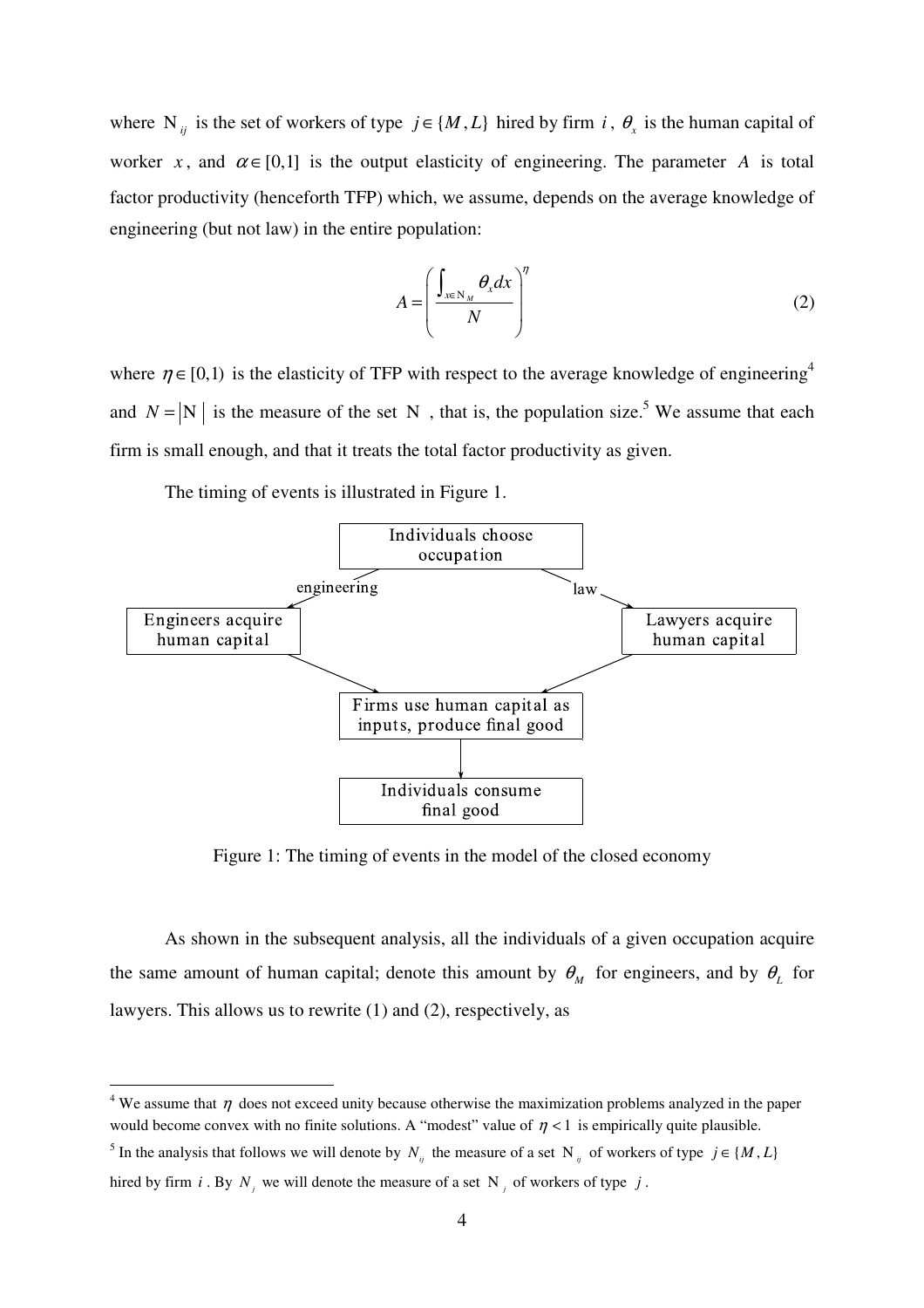$$
Y_i = A \left( \theta_M N_{iM} \right)^{\alpha} \left( \theta_L N_{iL} \right)^{1-\alpha} \tag{3}
$$

$$
A = \left(\theta_M \frac{N_M}{N}\right)^{\eta} \tag{4}
$$

As follows from a well-known property of the constant-returns-to-scale Cobb-Douglas production function, the number of firms in the market, as well as their size distribution, is immaterial for computing the aggregate output and aggregate demand for the two types of labor. A corollary of this property is that we can compute the aggregate output by assuming that there is only one firm that hires all the workers, and that this firm has the following production function:

$$
Y(\theta_M, \theta_L, N_M, N_L) = \left(\theta_M \frac{N_M}{N}\right)^{\eta} \left(\theta_M N_M\right)^{\alpha} \left(\theta_L N_L\right)^{1-\alpha} \tag{5}
$$

#### **2.2. The social planner's problem**

The social planner seeks to bring to a maximum the aggregate output net of the aggregate cost of human capital acquisition, hence to solve the following problem:

$$
\max_{\{\theta_M, \theta_M, N_M, N_L\}} \left[ Y(\theta_M, \theta_L, N_M, N_L) - N_M \frac{K}{2} \theta_M^2 - N_L \frac{K}{2} \theta_L^2 \right]
$$

subject to the size-of-population constraint:  $N_M + N_L \le N$ .

The first order conditions are

$$
(\alpha + \eta) \frac{Y(\theta_M, \theta_L, N_M, N_L)}{\theta_M} - N_M K \theta_M = 0
$$
\n<sup>(6)</sup>

$$
(1 - \alpha) \frac{Y(\theta_M, \theta_L, N_M, N_L)}{\theta_L} - N_L K \theta_L = 0
$$
\n<sup>(7)</sup>

$$
(\alpha + \eta) \frac{Y(\theta_M, \theta_L, N_M, N_L)}{N_M} - \frac{K}{2} \theta_M^2 - \lambda = 0
$$
\n(8)

$$
(1 - \alpha) \frac{Y(\theta_M, \theta_L, N_M, N_L)}{N_L} - \frac{K}{2} \theta_L^2 - \lambda = 0
$$
\n<sup>(9)</sup>

where  $\lambda$  is the Lagrange multiplier for the size-of-population constraint. Upon multiplying (6) by  $\frac{v_M}{v_M}$ *N<sup>M</sup>*  $\frac{\theta_M}{\theta_M}$  and subtracting the resulting expression from (8), we obtain: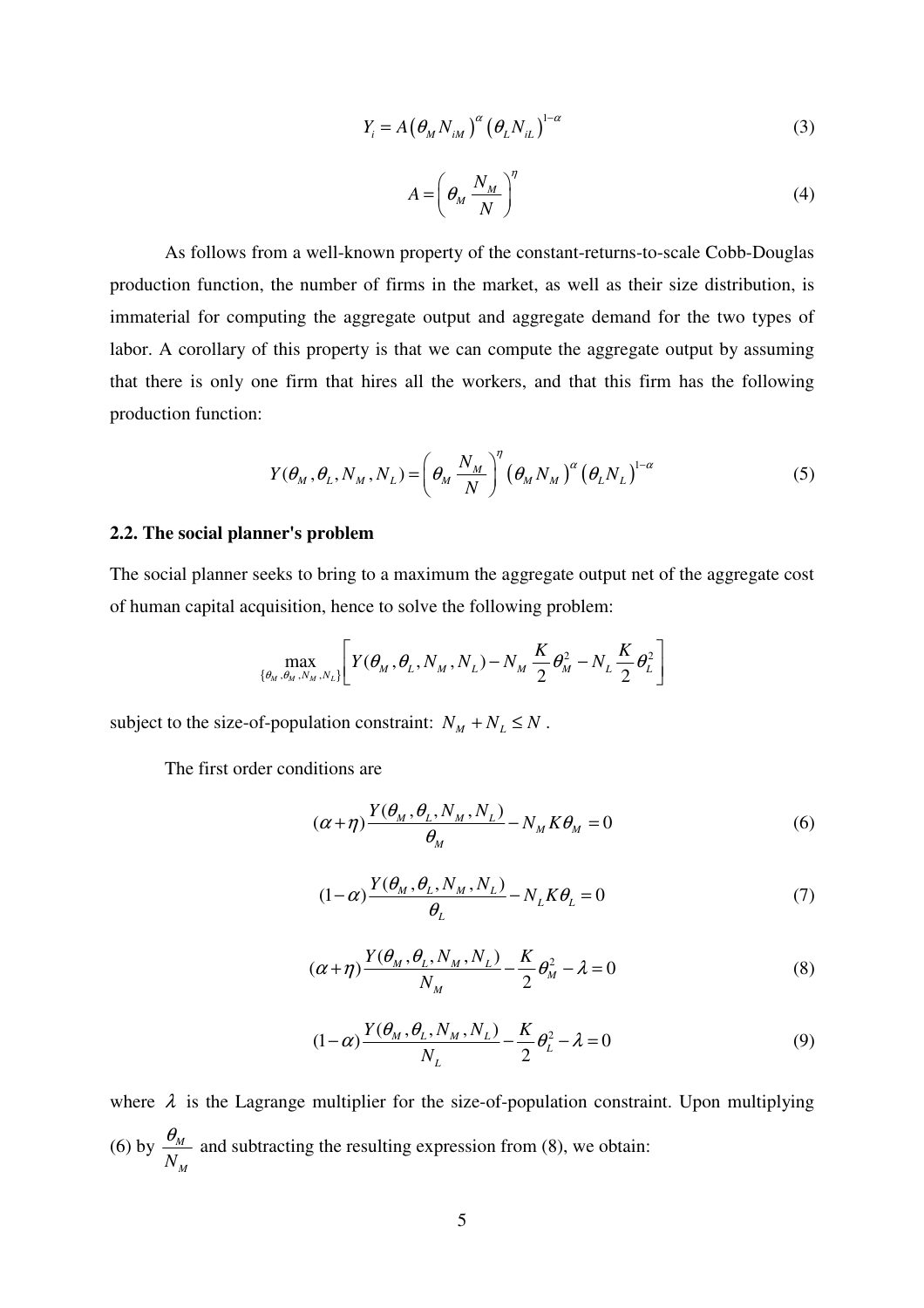$$
\frac{K}{2}\theta_M^2 - \lambda = 0\tag{10}
$$

By conducting similar operations with (7) and (9), we obtain an expression for  $\theta$ <sub>L</sub>:

$$
\frac{K}{2}\theta_L^2 - \lambda = 0\tag{11}
$$

From comparing (10) to (11) it follows that the levels of human capital (say years of university education) acquired in both occupations are equal to each other:  $\theta_M = \theta_L \equiv \theta$ ; this feature helps to simplify considerably the subsequent analysis. Given this result, (6) and (7) imply that 1 *M L N N*  $\alpha + \eta$ α  $=\frac{\alpha+1}{\alpha+1}$ − . Combined with the size-of-population constraint, we get that the numbers of engineers and lawyers in the economy are, respectively,

$$
N_M = \frac{\alpha + \eta}{1 + \eta} N \tag{12}
$$

and

$$
N_L = \frac{1 - \alpha}{1 + \eta} N
$$

The aggregate output *Y* can now be expressed as follows:

$$
Y = \left[\frac{\alpha + \eta}{1 + \eta} \theta\right]'' \left[\frac{\alpha + \eta}{1 + \eta} \theta N\right]'' \left[\frac{1 - \alpha}{1 + \eta} \theta N\right]^{-\alpha}
$$
  

$$
= \frac{(\alpha + \eta)^{\alpha + \eta} (1 - \alpha)^{1 - \alpha}}{(1 + \eta)^{1 + \eta}} \theta^{1 + \eta} N
$$
  

$$
= C_0 \theta^{1 + \eta} N
$$
 (13)

where

$$
C_0 \equiv \frac{(\alpha + \eta)^{\alpha + \eta} (1 - \alpha)^{1 - \alpha}}{(1 + \eta)^{1 + \eta}}
$$

Insertion of  $(13)$  and  $(12)$  into  $(6)$  yields

$$
(\alpha + \eta)C_0\theta^{\eta}N - \frac{\alpha + \eta}{1 + \eta}NK\theta = 0
$$

which generates the following expression for the optimal level of human capital,  $\theta_0$ :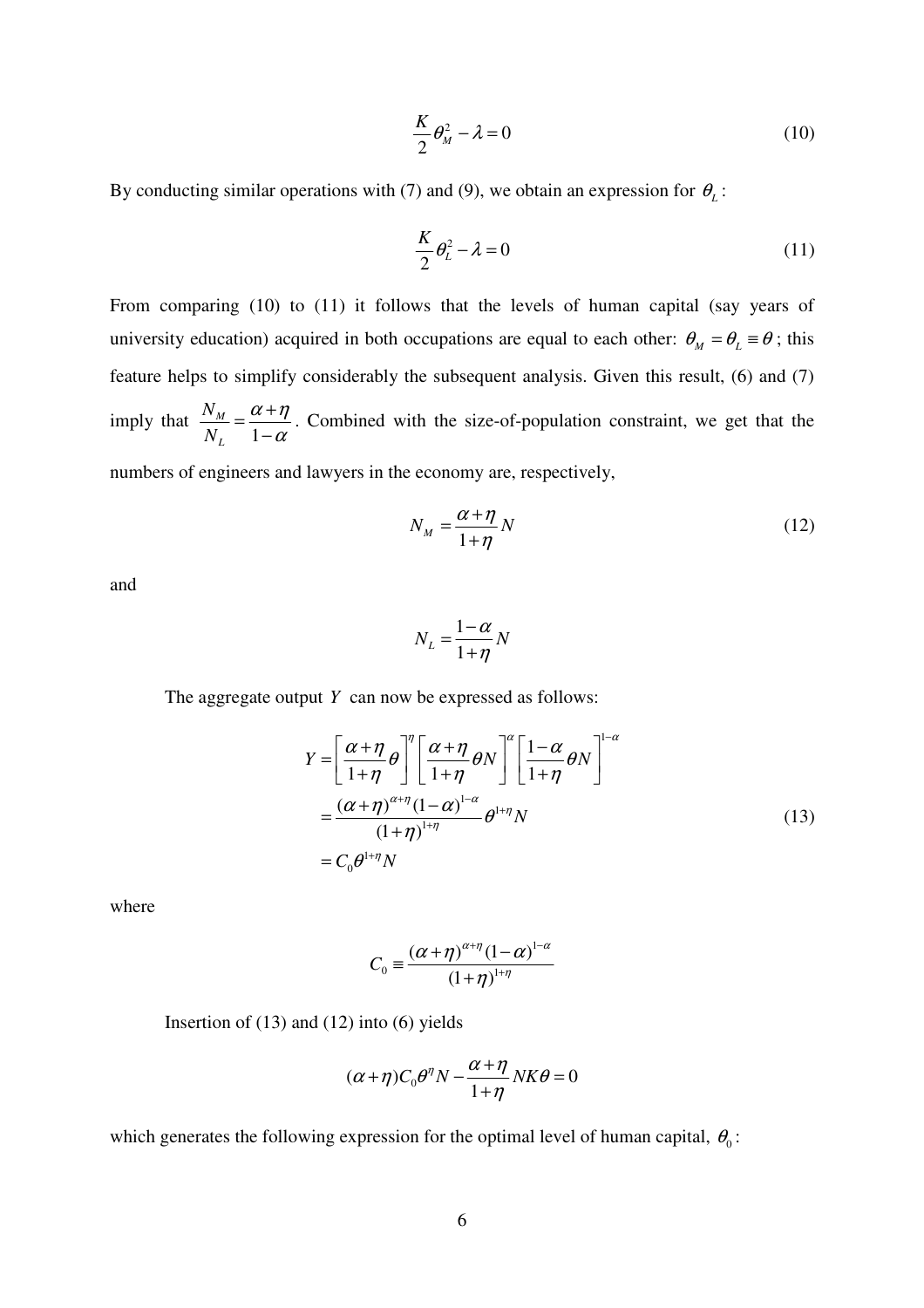$$
\theta_0 = \left( (1+\eta) \frac{C_0}{K} \right)^{\frac{1}{1-\eta}}
$$
\n(14)

From (13) and (14) it follows that per capita welfare (that is, per capita output less the per capita cost of human capital acquisition) is

$$
W_0 = \frac{Y}{N} - \frac{K}{2} \theta_0^2
$$
  
=  $\left[ (1 + \eta)^{\frac{1+\eta}{1-\eta}} - \frac{1}{2} (1 + \eta)^{\frac{2}{1-\eta}} \right] C_0^{\frac{2}{1-\eta}} K^{-\frac{1+\eta}{1-\eta}}$  (15)

#### **2.3. The market equilibrium**

#### **2.3.1. The labor market: supply**

The labor market is characterized by the equilibrium wages  $w_j$  for an efficiency unit of human capital of type  $j \in \{M, L\}$ . Given the wages, each worker of each type *j* decides how much human capital to acquire by solving

$$
\max_{\theta_j} \left[ w_j \theta_j - \frac{K}{2} \theta_j^2 \right] \tag{16}
$$

which yields a unique solution of  $\theta_j^* = \frac{W_j}{K}$ *w K*  $\theta_i^* = \frac{f_i}{f}$ . Therefore, the welfare of a worker of type *j* is

$$
W_j = w_j \theta_j^* - \frac{K}{2} (\theta_j^*)^2 = \frac{1}{2} \frac{w_j^2}{K}
$$

Since workers are free to choose their occupation, in equilibrium they enjoy the same welfare in both occupations. This means that equilibrium wages must be equal across the two occupations

$$
w_M = w_L \equiv w \tag{17}
$$

which also implies that workers acquire the same level of human capital in both occupations

$$
\theta_{\mathbf{i}} \equiv \theta_j^* = \frac{w}{K}, \forall j \tag{18}
$$

and therefore, that welfare is equal to

$$
W_1 = \frac{1}{2} \frac{w^2}{K}
$$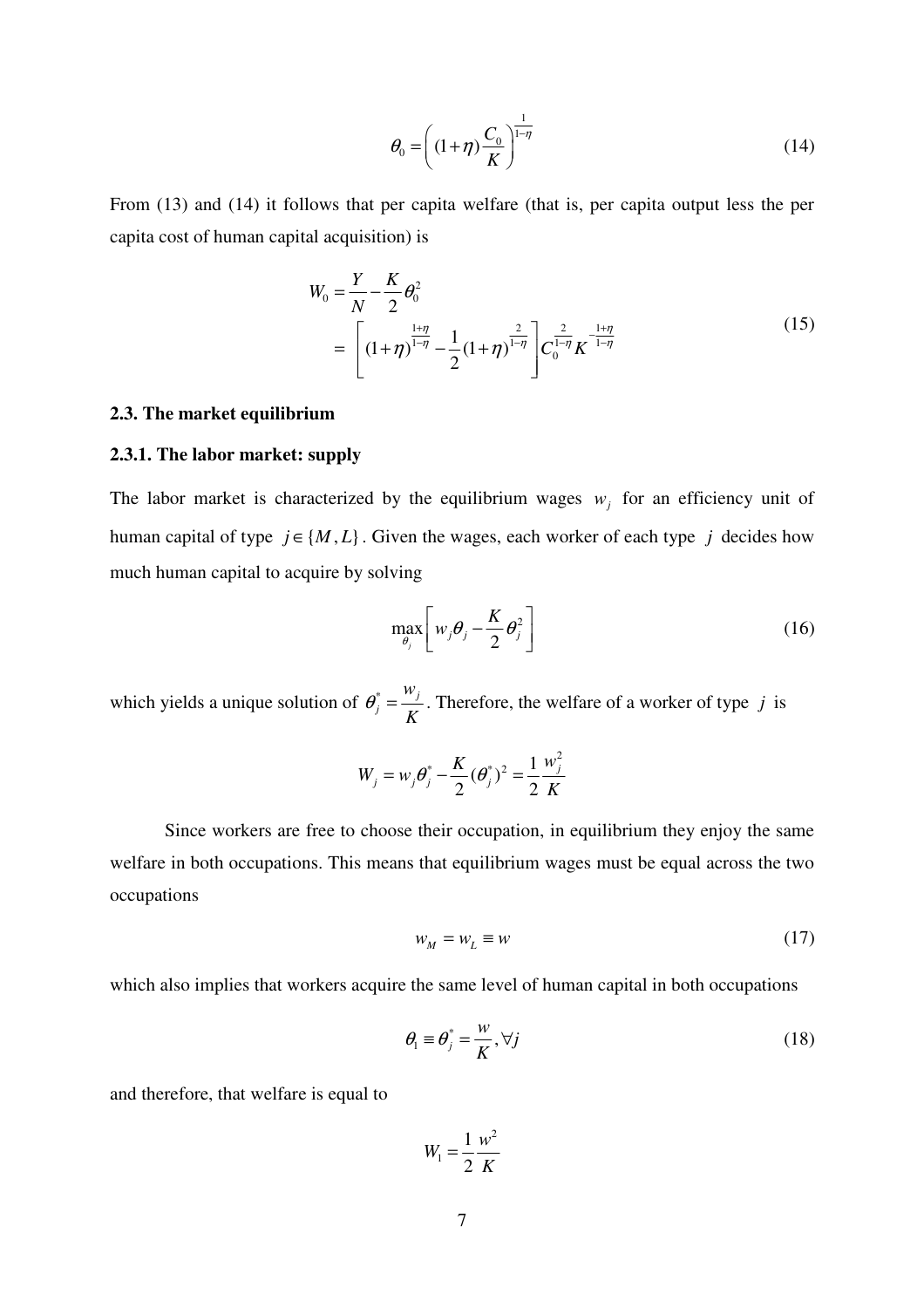#### **2.3.2. The labor market: demand**

We assume that there is a discrete set I of price-taking firms. The firms treat the total factor productivity (4) as given. Because of the constant-returns-to-scale production technology and perfect competition, a firm of any size will make zero profit in equilibrium, hence, analytically speaking, firm size does not matter.

Consider a firm  $i \in I$  that seeks to produce  $Y_i$  units of output at minimal cost; its optimization problem is

$$
\min_{N_{iM},N_{iL}} \left( w_M \theta_M N_{iM} + w_L \theta_L N_{iL} \right) \tag{19}
$$

subject to  $(cf. (3))$ 

$$
A(\theta_M N_{iM})^{\alpha} (\theta_L N_{iL})^{1-\alpha} = Y_i
$$

where  $N_{ij}$ ,  $j \in \{M, L\}$  is the number of workers of type *j* hired by firm *i*. The first-order conditions for this problem are

$$
w_M \theta_M - \mu \alpha \frac{Y_i}{N_{iM}} = 0
$$
  

$$
w_L \theta_L - \mu (1 - \alpha) \frac{Y_i}{N_{iL}} = 0
$$

where  $\mu$  is the Lagrange multiplier. From the first-order conditions we conclude that the ratio of engineers to lawyers demanded by any firm *i* is

$$
\frac{N_{iM}}{N_{iL}} = \frac{\alpha}{1 - \alpha} \frac{w_L}{w_M} \frac{\theta_L}{\theta_M}
$$
\n(20)

Recalling the equilibrium wage equality (17) and human capital equality (18), we conclude that in equilibrium the ratio of the aggregate quantities demanded is equal to 1 *M L N N* α  $=\frac{a}{1-\alpha}$ − . Given that the total supply of workers is  $N$ , the equilibrium division of labor is

$$
N_M = \alpha N \tag{21}
$$
\n
$$
N_L = (1 - \alpha)N
$$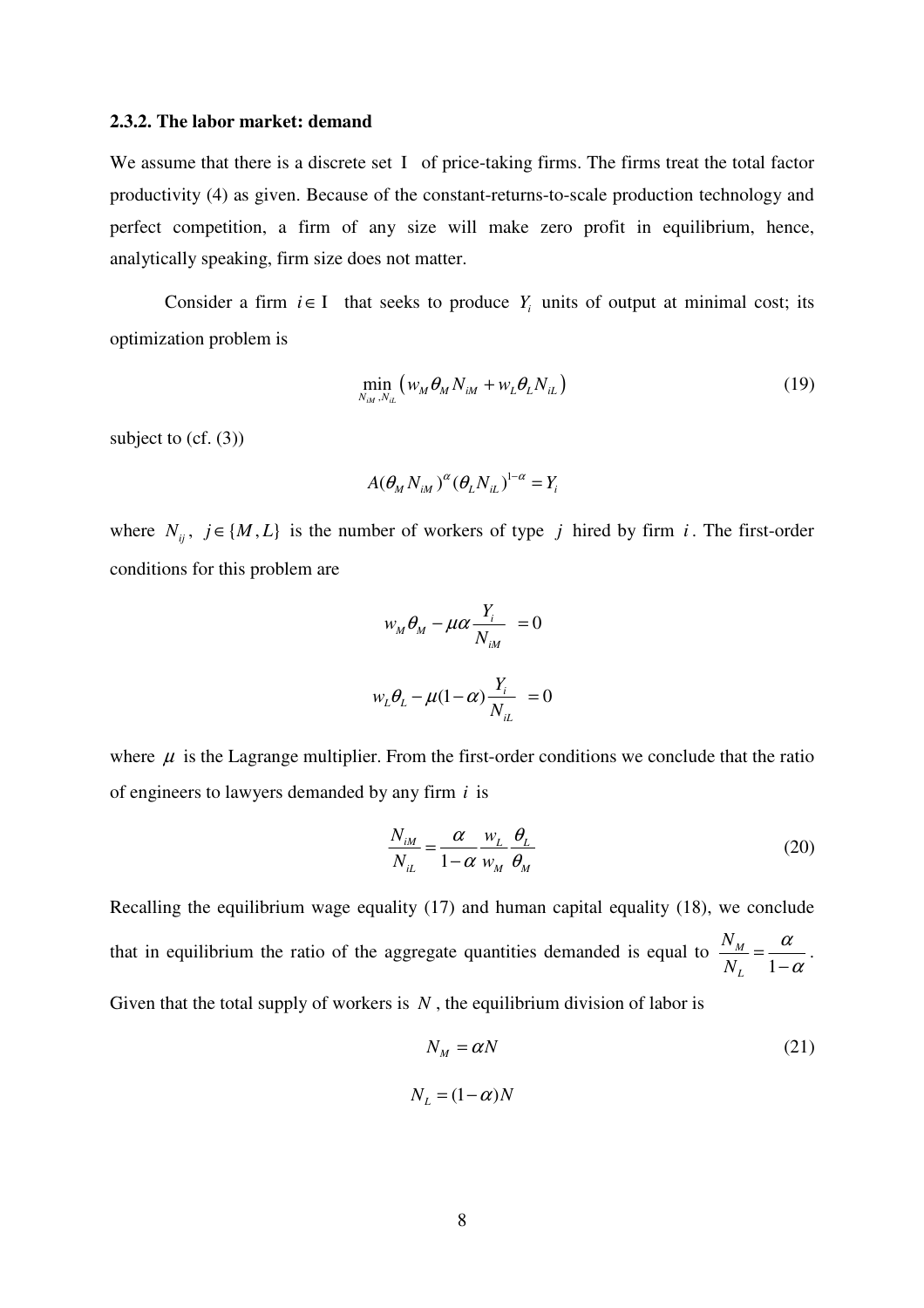#### **2.3.3. Equilibrium analysis**

We can now write the firms' aggregate profits  $\sum \pi_i$ *i*  $\sum \pi_i$ , and due to the assumption of perfect competition, set them equal to zero. Recalling the expression for total factor productivity (4), as well as (21), we get that

$$
\sum_{i} \pi_{i} = (\theta \alpha)^{\eta} (\theta \alpha N)^{\alpha} (\theta (1 - \alpha) N)^{1 - \alpha} - w \theta N = 0
$$
 (22)

Upon dividing (22) throughout by  $\theta N$ , we obtain the following expression for the equilibrium wage:

$$
w = \theta^{\eta} \alpha^{\alpha + \eta} (1 - \alpha)^{1 - \alpha} = \theta^{\eta} C_1
$$
 (23)

where  $C_1 \equiv \alpha^{\alpha+\eta} (1-\alpha)^{1-\alpha}$ . By solving the system of equations (18) and (23), we obtain unique solutions for the equilibrium level of human capital  $\theta$ , the wage  $w$ , and the worker's welfare  $W_1$ :

$$
\theta_1 = \left(\frac{C_1}{K}\right)^{\frac{1}{1-\eta}}
$$
\n(24)

$$
w = C_1^{\frac{1}{1-\eta}} K^{-\frac{\eta}{1-\eta}}
$$
 (25)

$$
W_1 = \frac{1}{2} C_1^{\frac{2}{1-\eta}} K^{-\frac{1+\eta}{1-\eta}}
$$
 (26)

#### **2.3.4. Free equilibrium versus social optimum**

We compare the social optimum with the free market equilibrium. As a preliminary, it is helpful to establish the following two technical results.

#### **Lemma 1.**

$$
\frac{\left(\alpha + \eta\right)^{\alpha + \eta} \left(1 - \alpha\right)^{1 - \alpha}}{\left(1 + \eta\right)^{1 + \eta}} \equiv C_0 \ge C_1 \equiv \alpha^{\alpha + \eta} \left(1 - \alpha\right)^{1 - \alpha}
$$

with strict inequality if and only if  $\eta \in (0,1)$  and  $\alpha < 1$ .

#### **Lemma 2.**

$$
(1+\eta)^{\frac{1+\eta}{1-\eta}} - \frac{1}{2}(1+\eta)^{\frac{2}{1-\eta}} \ge \frac{1}{2}
$$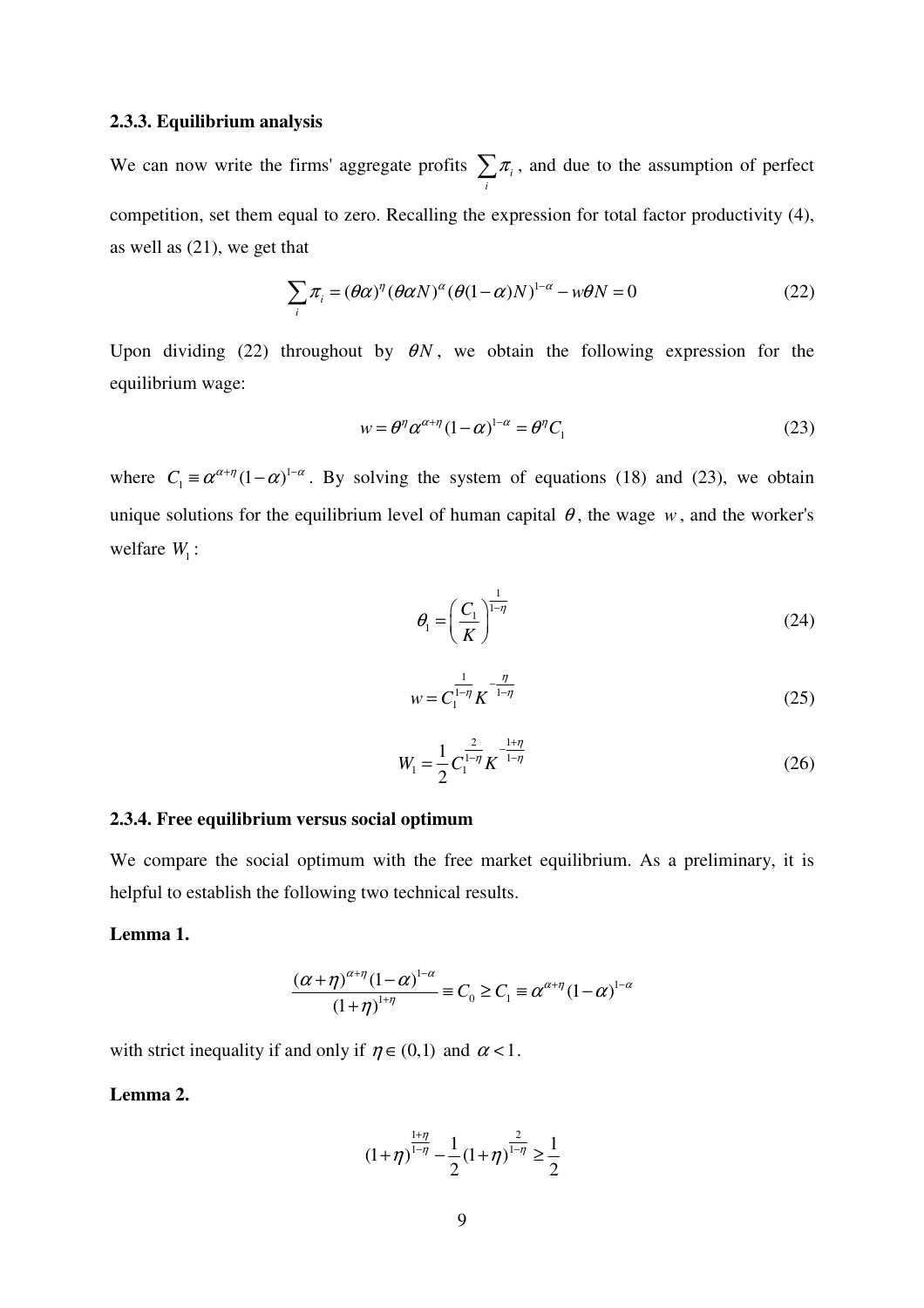with strict inequality if and only if  $\eta \in (0,1)$ .

The proofs are in the Appendix.

We can now establish the following important results.

**Proposition 1.** In the free-market equilibrium, the welfare per capita, the amount of accumulated human capital, and the share of engineers in the population are below the socially desirable level if  $\eta \in (0,1)$  and  $\alpha < 1$ .

**Proof.** The first part of the Proposition follows from a comparison of (15) and (26), using Lemmas 1 and 2. The second part follows from a comparison of (14) and (24), using Lemma 1. The third part follows directly from a comparison of (12) and (21).  $\Box$ 

We next investigate how a selective migration prospect affects the free-market equilibrium level of welfare, the accumulated human capital, and the share of engineers in the population.

#### **3. The effects of the possibility of migration by engineers**

#### **3.1. The open-economy setup**

We now assume that there is a prospect of migration for engineers, but not for lawyers whose human capital is specific to their home country. The timing of events is as follows: first, and as before, individuals choose what type of human capital to acquire; second, and again as before, individuals decide how much human capital to acquire; third, a randomly chosen fraction  $p \in [0,1)$  of engineers migrate. A migrant engineer earns a higher foreign wage  $\overline{w} > w_M$ , where  $\overline{w}$  is fixed and is exogenous to the model. The non-migrating engineers and all the lawyers work in the home country for the prevailing wage rates. Figure 2 illustrates the timing of the events in the model with migration.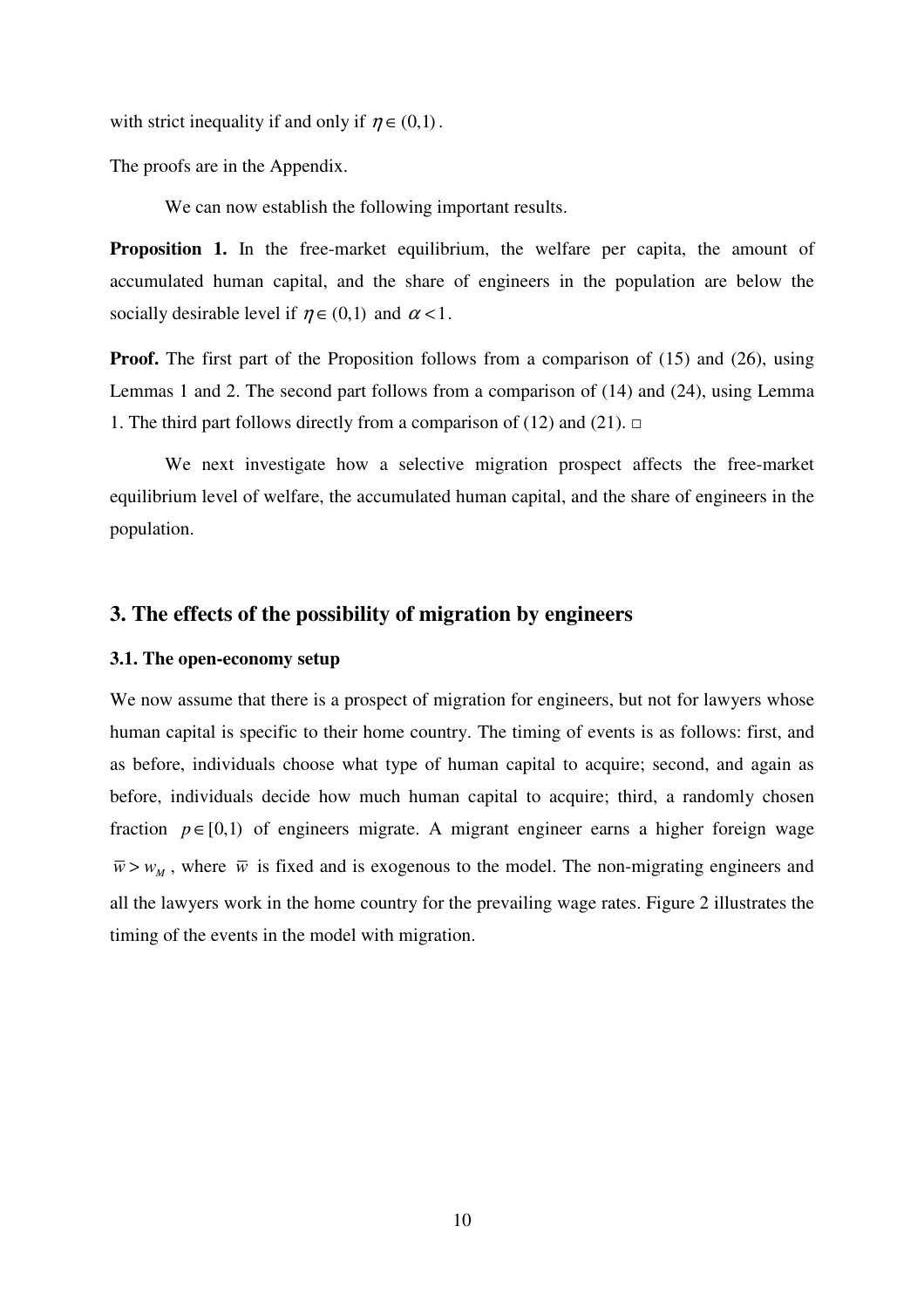

Figure 2: The timing of events in the model with migration

As before, in the first step individuals choose an occupation that brings them the highest expected welfare. In equilibrium, they must be indifferent between the two occupations. This condition has two implications: first, and as in the closed-economy setting, individuals acquire the same amount of human capital in both occupations; second, the expected incomes of the individuals in both occupations must be equal to each other and, in turn, are equal to  $\theta K$ , as in (17) and (18):

$$
p\overline{w} + (1 - p)w_M = w_L = \theta K \tag{27}
$$

where, to recall,  $w_i$ ,  $j \in \{M, L\}$  is the domestic wage of an occupation.

Recalling that there is a positive externality of the average level of engineering human capital for firm productivity, the prospect of migration has three effects: first, it induces individuals to acquire more human capital (a positive effect); second, it increases the ex-ante (prior to migration) fraction of the individuals who study engineering (another positive effect); third, it results in a fraction of engineers leaving the country, potentially decreasing the ex-post share of engineers in the non-migrating population (a negative effect).

Formally, in the presence of a prospect of migration, total factor productivity  $(recalling (4))$  is

$$
A = \left(\theta \frac{(1-p)N_M}{(1-p)N_M + N_L}\right)^{\eta} \tag{28}
$$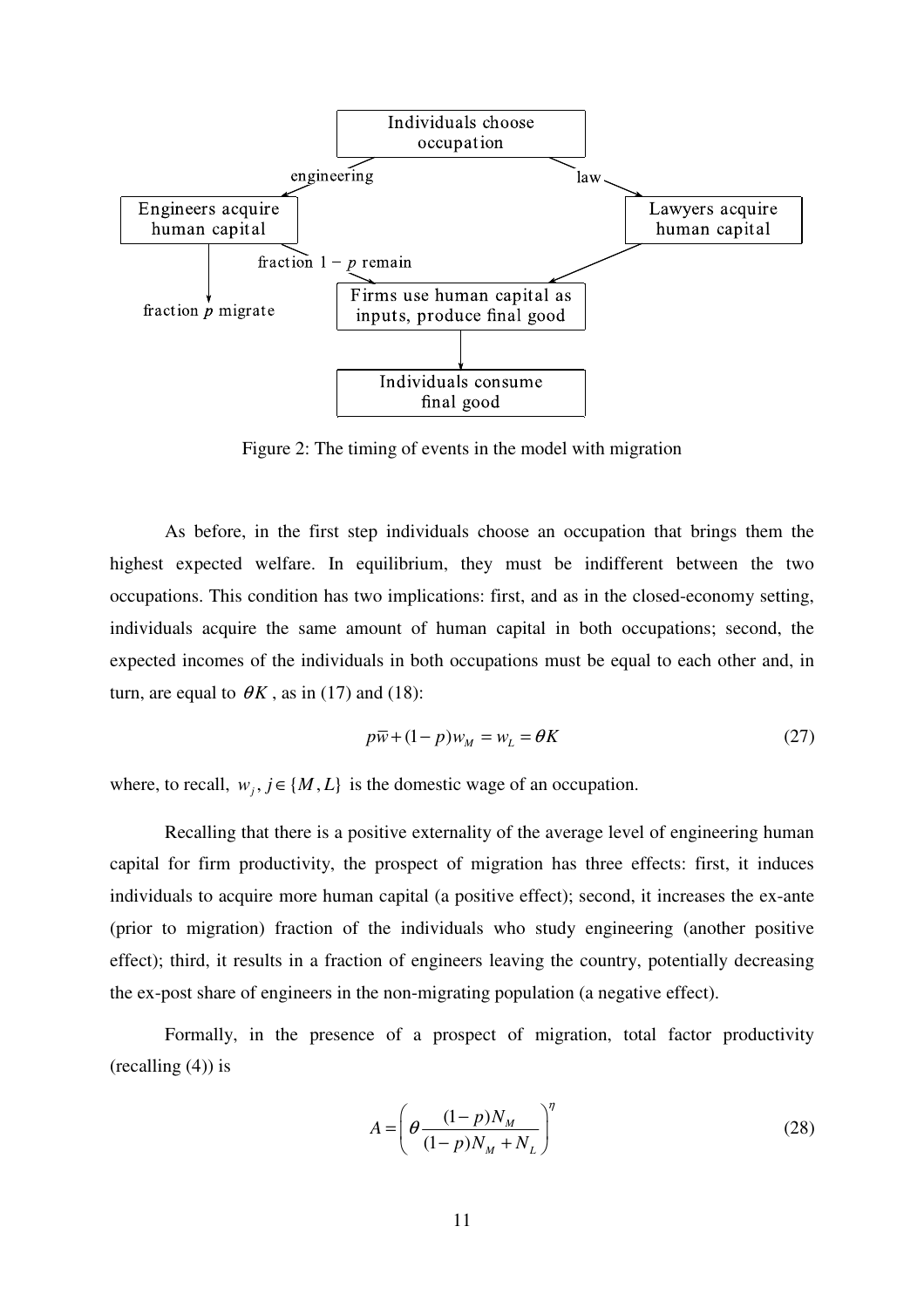As in the closed-economy scenario, a firm's problem is to solve (19), which results in the same ratio of the firm's demand for the two types of human capital as in (20). At the aggregate level, the ratio of the domestically demanded engineers to lawyers is

$$
\frac{(1-p)N_M}{N_L} = \frac{\alpha}{1-\alpha} \frac{w_L}{w_M}
$$
\n(29)

which enables us to find the equilibrium numbers of workers in both occupations:

$$
N_M = \frac{\alpha}{(1 - p)w_M} RN
$$
\n(30)

$$
N_L = \frac{1 - \alpha}{w_L} RN \tag{31}
$$

where

$$
R \equiv \frac{1}{\frac{\alpha}{(1-p)w_M} + \frac{1-\alpha}{w_L}}
$$
(32)

Next, by setting aggregate profit

$$
A(\theta(1-p)N_M)^{\alpha}(\theta N_L)^{1-\alpha} - w_M\theta(1-p)N_M - w_L\theta N_L
$$

to zero, substituting the expressions for labor demand (30) and (31), and dividing throughout by  $\theta RN$ , we come up with the following equilibrium wage condition:

$$
A\left(\frac{\alpha}{w_M}\right)^{\alpha} \left(\frac{1-\alpha}{w_L}\right)^{1-\alpha} - 1 = 0
$$
\n(33)

The system of equations (27), (28), (30)-(32), and (33) completely describes the equilibrium. After a series of manipulations, the system can be simplified to the following expression:

$$
C_1 \left(\theta \frac{1}{\frac{\alpha}{w_M} + \frac{1-\alpha}{w_L}}\right)^{\eta} \left(\frac{1}{w_M}\right)^{\alpha+\eta} \left(\frac{1}{w_L}\right)^{1-\alpha} - 1 = 0 \tag{34}
$$

From (27), it follows that  $M - 1$  $W_M = \frac{\theta K - p\overline{W}}{4}$ *p*  $=\frac{\theta K-$ − which, along with (27), we substitute into

 $(34)$  to get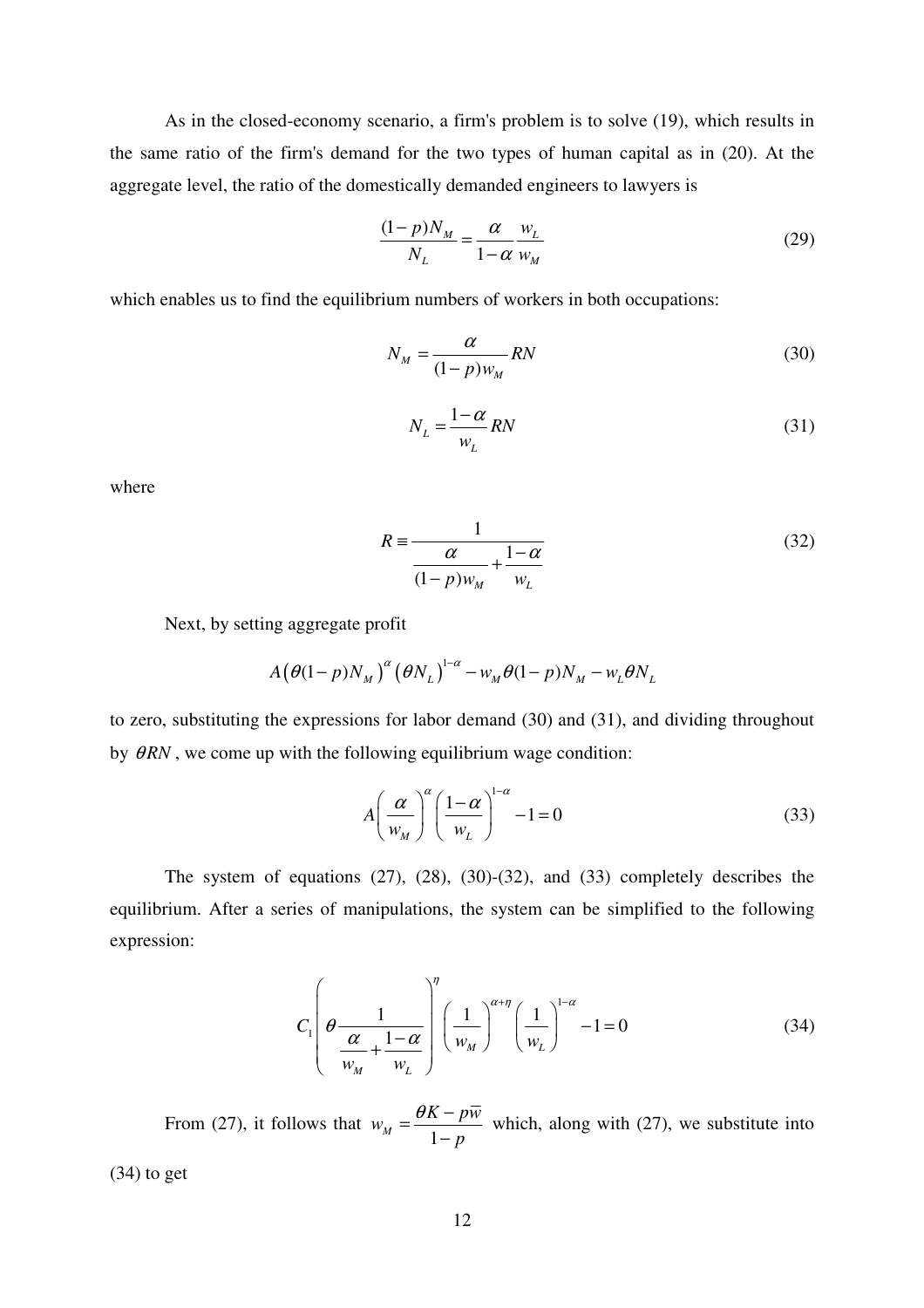$$
C_1 \left( \frac{\theta}{\frac{\alpha(1-p)}{\theta K - p\overline{w}} + \frac{1-\alpha}{\theta K}} \right)^{\eta} \left( \frac{1-p}{\theta K - p\overline{w}} \right)^{\alpha+\eta} \left( \frac{1}{\theta K} \right)^{1-\alpha} = 1
$$
 (35)

The only unknown in the latter equation is the level of human capital  $\theta$ . Note that by setting  $p = 0$ , we can verify the equivalence of (35) to the free-market closed-economy equilibrium (24).

For the subsequent analysis, it is convenient to use the logarithmic form of (35):

$$
\log C_1 + F(\theta, p) = 0 \tag{36}
$$

where

$$
F(\theta, p) = \eta \left( \log \theta - \log \left( \alpha G(\theta, p) + \frac{1 - \alpha}{\theta K} \right) \right)
$$

$$
+ (\alpha + \eta) \log (G(\theta, p)) - (1 - \alpha) \log (\theta K)
$$

$$
G(\theta, p) = \frac{1 - p}{\theta K - p\overline{w}}
$$

With the arbitrary values of the model parameters, a closed-form solution for an optimal  $\theta$ does not exist. Nonetheless, several properties of the solution can be established. First, to render the engineering wage  $M - 1$  $W_M = \frac{\theta K - p\overline{w}}{4}$ *p*  $=\frac{\theta K-$ − meaningful (that is, positive),  $\theta$  has to exceed a lower bound:  $\theta \ge \theta(p) = \frac{p\overline{w}}{r}$ *K*  $\theta \ge \theta(p) = \frac{P^W}{I}$ . Second, it can be shown that  $F(\theta(p), p) = \infty$ , whereas  $F(\infty, p) = -\infty$ . Therefore, given the continuity of *F*, a solution to (36) exists. Third, the first derivative of (36) with respect to  $\theta$  can be shown to be negative, that is:

$$
\frac{\partial F(\theta, p)}{\partial \theta} = -\frac{(1-\eta)(\theta K - p\overline{w}) + \left(\alpha + \eta \frac{(1-\alpha)\frac{1}{\theta K}}{\alpha G(\theta, p) + (1-\alpha)\frac{1}{\theta K}}\right) p\overline{w}}{\theta(\theta K - p\overline{w})} < 0 \tag{37}
$$

Thus, a solution to (36) exists, and is unique.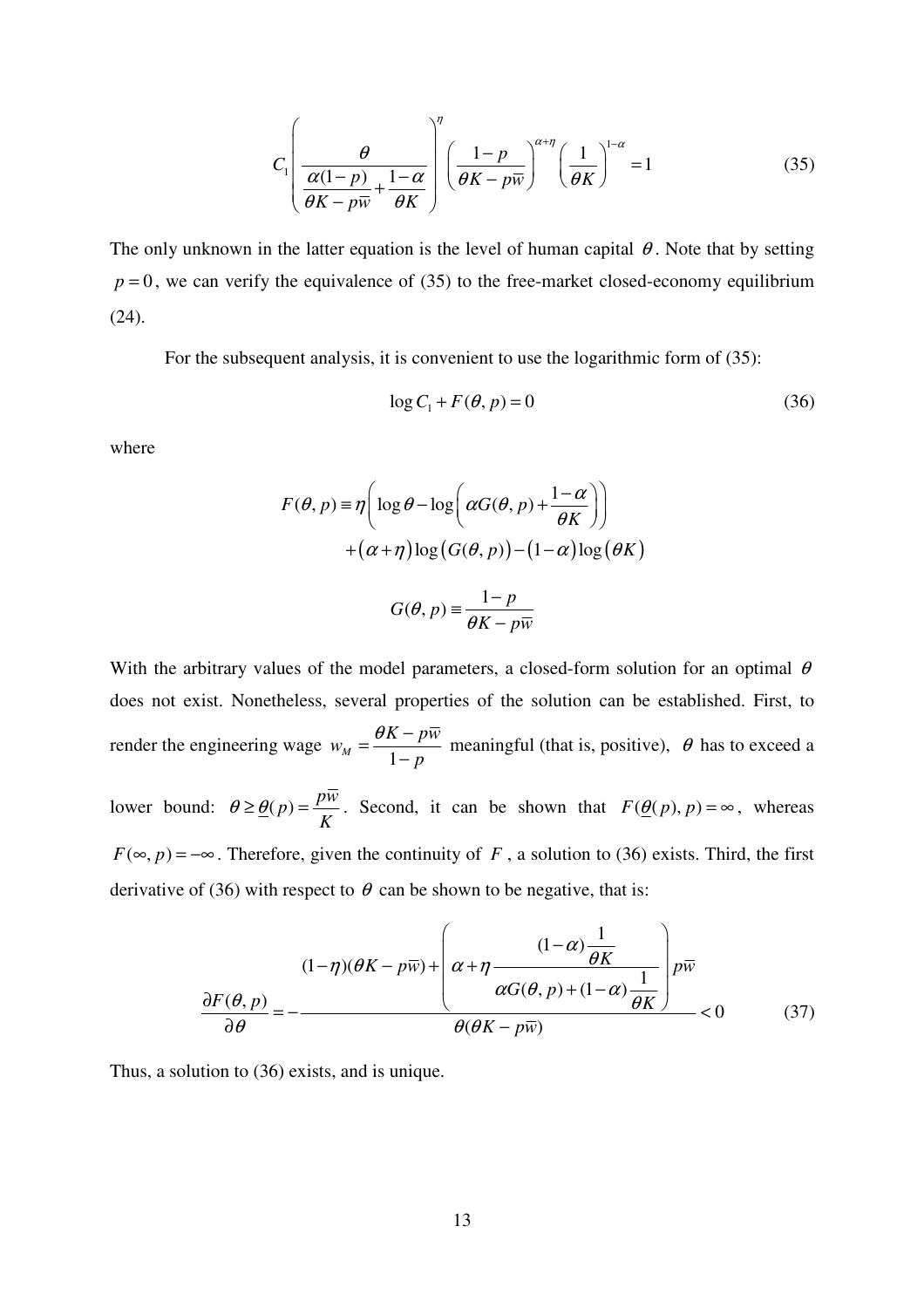#### **3.2. The repercussions of opening the economy to migration**

In this section we inquire under what conditions (if any) a small increase in the probability of migration for engineers brings the domestic economy closer to the socially desirable outcomes in terms of human capital accumulation, the share of engineers in the remaining population, and the welfare of each population group.

**Proposition 2.** An increase of the probability of migration from zero to a small positive value

increases human capital accumulation. Formally,  $\boldsymbol{0}$ 0 *p d dp* θ =  $> 0$ .

 The prospect of migration *only* of engineers increases human capital accumulation of *both* engineers and lawyers. Since individuals are free to choose their occupation, an increase of the expected returns to human capital in engineering must be mirrored by an equivalent increase in the returns to human capital in law which, in turn, implies an increased human capital accumulation by lawyers. Thus, an increase in *p* brings the levels of human capital in both occupations closer to their socially desirable level.

**Proof.** *<sup>d</sup> dp*  $\frac{\theta}{\theta}$  in the vicinity of  $p = 0$  can be computed from (36), using the implicit function

theorem:

$$
\frac{d\theta}{dp} = -\frac{\partial F / \partial p}{\partial F / \partial \theta} \tag{38}
$$

Below, we evaluate the two terms on the right-hand side of (38) at  $p = 0$ . Note that at  $p = 0$ , the amount of human capital  $\theta$  that individuals acquire is equal to that in the closed-economy market equilibrium  $\theta_1$ . From (37), we have that

$$
\left. \frac{\partial F}{\partial \theta} \right|_{p=0} = -\frac{1-\eta}{\theta_1} \tag{39}
$$

$$
\frac{\partial F}{\partial p} = \frac{\partial G(\theta, p)}{\partial p} \left[ -\eta \frac{\alpha}{\alpha G(\theta, p) + \frac{1 - \alpha}{\theta K}} + (\alpha + \eta) \frac{1}{G(\theta, p)} \right]
$$

$$
\frac{\partial F}{\partial p} \Big|_{p=0} = \frac{(\overline{w} - \theta_1 K)}{\theta_1 K} (\alpha + \eta - \eta \alpha) \tag{40}
$$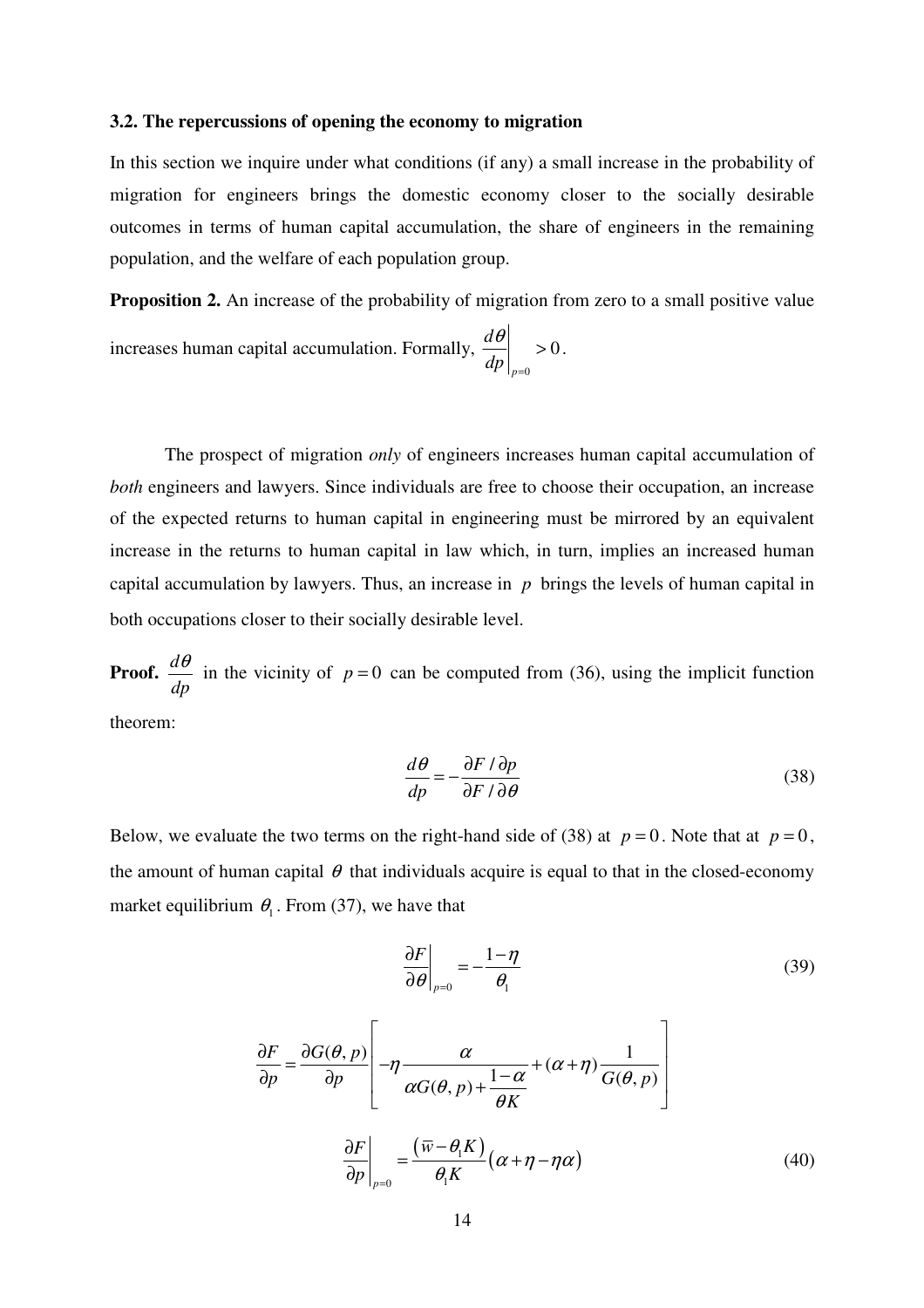Recall from (18) that  $\theta_1 K$  is the closed-economy wage and thus, by assumption, we have that  $\overline{w} - \theta_1 K > 0$ . Therefore, from (39) and (40) it directly follows that  $(\bar{w} - \theta_1 K)$  $h_{p=0}$  *K* 1  $d\theta$   $(\overline{w} - \theta_1 K)$  $dp \big|_{p=0}$  K  $\theta$   $(\bar{w} - \theta_1 K) \alpha + \eta - \eta \alpha$  $\lambda = 0$   $K$   $1-\eta$  $=\frac{(\overline{w}-\theta_1 K)}{K} \frac{\alpha + \eta - \overline{K}}{K}$ − is always positive. □

We next calculate the effect of a marginal increase in the prospect of migration on the share of engineers in the remaining population. From the definition of this share, we have that

$$
s(p, \theta) \equiv \frac{(1-p)N_M}{(1-p)N_M + N_L} = \frac{s_M(p, \theta)}{s_M(p, \theta) + s_L(\theta)}
$$

where (cf. (27), (30), (31))

$$
s_M(p, \theta) \equiv \frac{(1-p)N_M}{RN} = \frac{\alpha}{w_M} = \frac{\alpha(1-p)}{\theta K - p\overline{w}}
$$

$$
s_L(\theta) \equiv \frac{N_L}{RN} = \frac{1-\alpha}{w_L} = \frac{1-\alpha}{\theta K}
$$

The full derivative of  $s(p, \theta)$  with respect to p is

$$
\frac{ds}{dp} = \frac{\partial s}{\partial p} + \frac{\partial s}{\partial \theta} \frac{d\theta}{dp}
$$
(41)

Before computing this full derivative, we establish the following result.

**Lemma 3.** In the vicinity of  $p = 0$ , the change of human capital  $\theta$  has no effect on the fraction of engineers in the population.

#### **Proof.**

$$
\frac{\partial s}{\partial \theta} = \frac{\frac{\partial s_M}{\partial \theta} s_L - \frac{\partial s_L}{\partial \theta} s_M}{(s_M + s_L)^2}
$$

The numerator of this expression, in the vicinity of  $p = 0$ , is

$$
-\frac{\alpha K}{(\theta K)^2}\frac{1-\alpha}{\theta K}+\frac{1-\alpha}{\theta^2 K}\frac{\alpha}{\theta K}=0
$$

which implies that  $\mathbf{0}$ 0 *p s*  $\left.\theta\right|_{p=0}$  $\frac{\partial s}{\partial s}$  = ∂ . □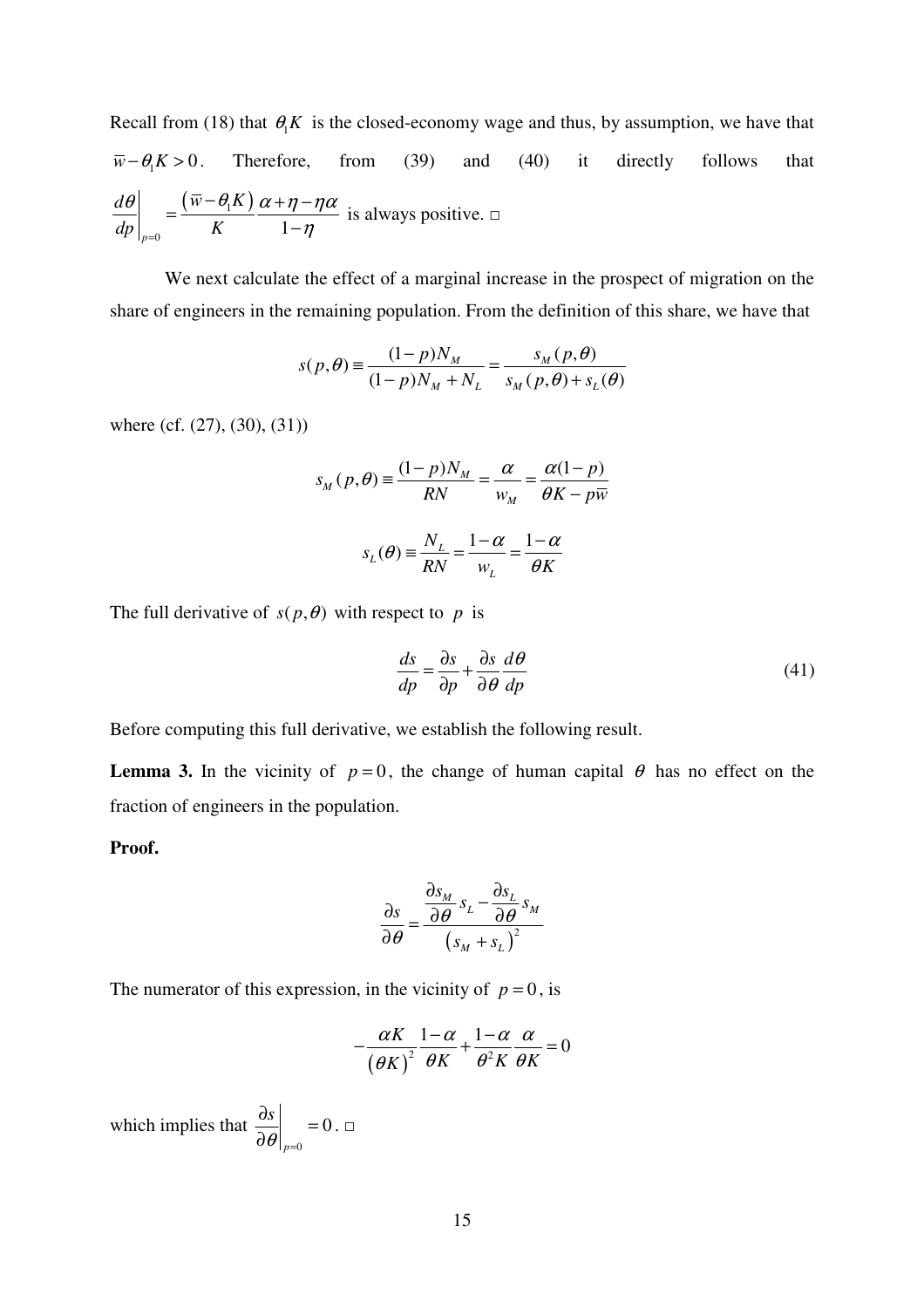An immediate implication of this result is that in the vicinity of  $p = 0$ , the full derivative of  $s(p, \theta)$  with respect to p is equal to its partial derivative with respect to p. This enables us to state the following proposition.

**Proposition 3.** With an increase in the prospect of migration of engineers from  $p = 0$  to a small positive value, their share in the population that remains in the home country increases if  $\alpha \in (0,1)$ .

There are two effects of an increase in *p* on the share of the remaining engineers. The ex-post effect is negative: a higher probability of migration means a lower probability of staying in the home country. The ex-ante effect is positive: an increased prospect of migration (a prospect of increased earnings) induces more individuals to study engineering. Proposition 3 states that the ex-ante effect is stronger than the ex-post effect, which means that the higher the prospect of migration, the closer the share of engineers in the non-migrating population to the socially desirable share. The Proposition is valid only for the interior values of  $\alpha$ : with  $\alpha = 0$  or with  $\alpha = 1$ , one of the two occupations is virtually non-existent, and thus the share of population in a given occupation cannot change.

**Proof.** From (41) and Lemma 3,  $p=0$   $\sigma P|_{p=0}$  $ds$   $\partial s$  $\left. d p \right|_{p=0}$   $\left. \partial p \right|_{p=0}$  $=\frac{5}{2}$ ∂ . This latter expression is equal to

$$
\frac{\partial s}{\partial p} = \frac{\frac{\partial s_M}{\partial p} s_L}{\left(s_M + s_L\right)^2}
$$

For  $\alpha \in (0,1)$ , we have that  $s_L > 0$ , and that

$$
\frac{\partial s_M}{\partial p} = \frac{\alpha(\overline{w} - \theta K)}{(\theta K - p\overline{w})^2} > 0
$$

where the latter inequality follows from the assumption that the foreign wage  $\bar{w}$  is higher than the domestic expected wage, which in turn is equal to  $\theta K$  (cf. (27)). Thus, we have that

$$
\left. \frac{ds}{dp} \right|_{p=0} = \frac{\partial s}{\partial p} \bigg|_{p=0} > 0. \ \Box
$$

We now turn to analyze the effects of a marginal increase in the prospect of migration on the welfare of all the population groups. Ex-post, after the migration "lottery" has been played, there are three such groups: migrating engineers, non-migrating engineers, and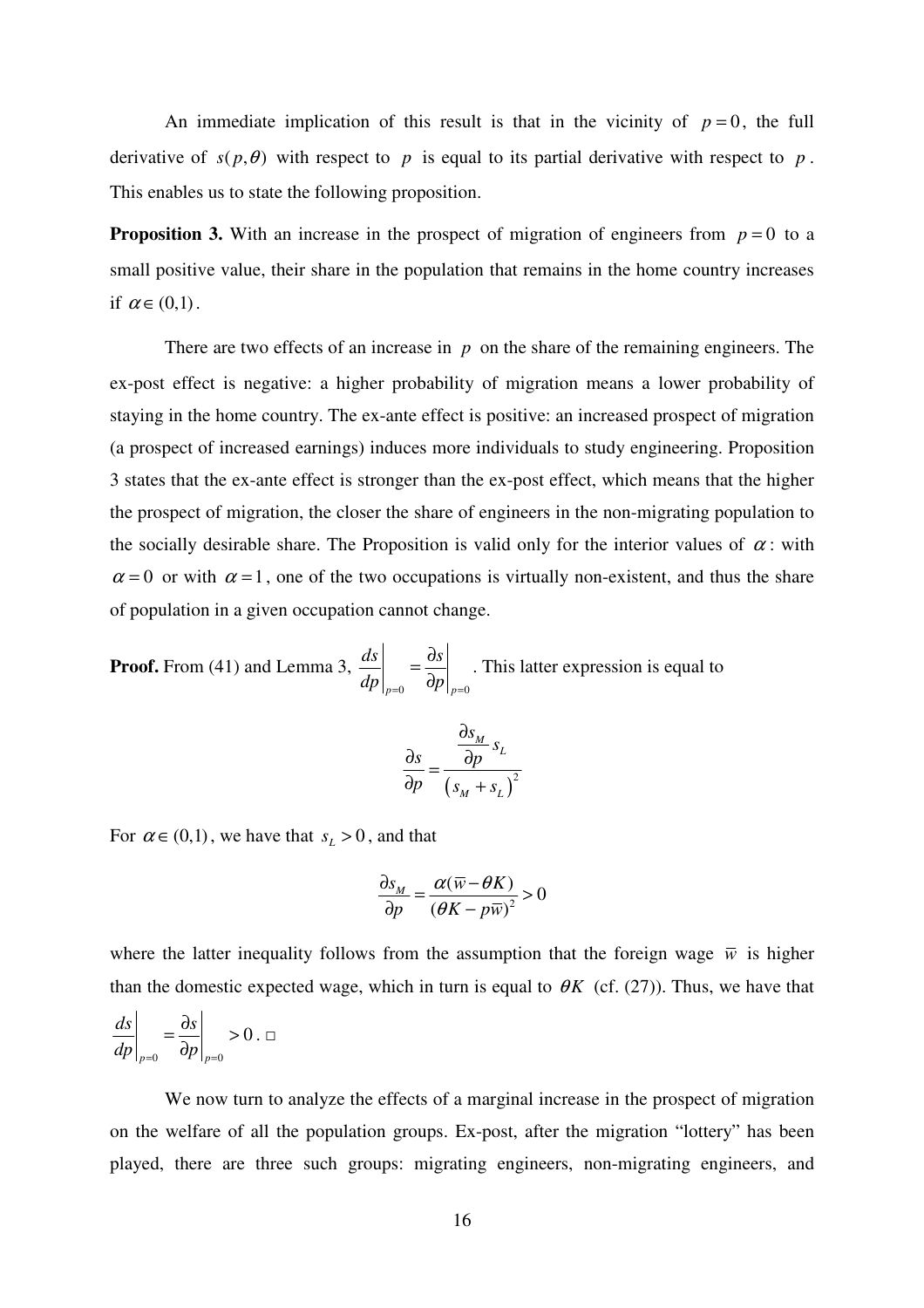lawyers. From (27), it follows that the three groups are ranked as follows: migrant engineers are the most well-off, lawyers are in the middle, and the engineers who stay at home are the least well-off. Indeed, migrating engineers (winners of the "lottery") must be better off than non-migrating engineers; and the expected payoff from acquiring human capital in engineering, which is a linear combination of the payoffs of the two groups of engineers, is equal to the lawyers' payoff. Below, we analyze the payoff of each group in detail.

The welfare of a lawyer is (cf. (16))  $W_L = w_L \theta - \frac{\Lambda}{2} \theta^2$  $L - w_L v$  2  $W_L = W_L \theta - \frac{K}{\epsilon} \theta^2$ ; from (27), it follows that this welfare is equal to  $\frac{\Lambda}{2} \theta^2$ 2  $\frac{K}{\sigma} \theta^2$ . From Proposition 2, we know that  $\theta$  is increasing with *p*, and therefore so does lawyers' welfare.

The welfare of a migrating engineer is  $W_M^1 = \overline{w} \theta - \frac{\Lambda}{\epsilon} \theta^2$  $M - W$ <sup>2</sup>  $W_M^1 = \overline{w} \theta - \frac{K}{2} \theta^2$ . Since from Proposition 2, 0 0 *p d dp* θ =  $> 0$ , we have that in the vicinity of  $p = 0$ ,  $dW^1_{M_{-}}$  *dW*<sub>M</sub>  $d$ *dp dθ dp* θ  $=\frac{aH_M}{d\theta} \frac{dv}{dp}$  has the same sign as 1  $dW^1_M$  $\frac{W_M}{d\theta}$ . From (27) and the fact that  $\overline{w} > w_M$ , it follows that 1  $\frac{dW_M^1}{d\Omega} = \overline{w} - K\theta > 0$ *d* θ  $\frac{\partial^2 M}{\partial \theta} = \overline{w} - K\theta > 0$ . Therefore, engineers that ex-post are able to migrate benefit from an increasing prospect of migration since they have an increased ex-ante incentive to acquire human capital that yields high returns abroad.

The effect of a marginal increase in  $p$  on the welfare of non-migrating engineers is non-trivial, and we next turn to analyze this effect.

**Proposition 4.** An increase in the probability of migration from  $p = 0$  to a small positive value increases the welfare of non-migrating engineers if and only if the externality effect of engineering is sufficiently high:  $\frac{1}{1}$  > 1 1  $\frac{\eta}{\alpha}$ >1- $\alpha$ η  $>1-$ − .

 An increasing prospect of migration induces all the individuals to accumulate more human capital, which increases total factor productivity such that if the inequality in Proposition 4 holds, even the losers of the migration "lottery" are better off compared to how they would have fared in the closed economy.

**Proof.** Drawing again on (27), the welfare of a non-migrating engineer is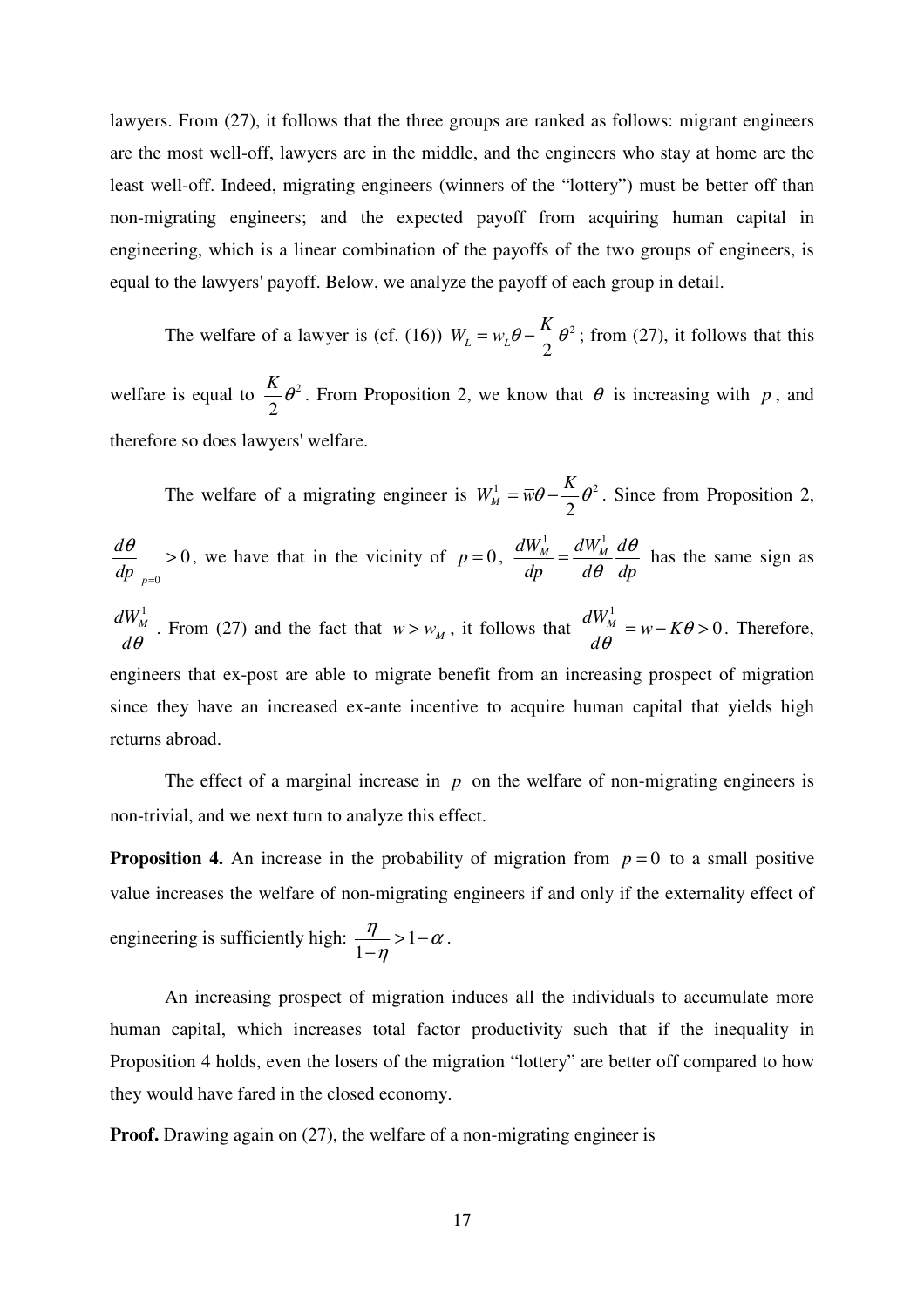$$
W_M^0 = w_M \theta - \frac{K}{2} \theta^2 = \left(\frac{K}{1-p} - \frac{K}{2}\right) \theta^2 - \frac{p\overline{w}}{1-p} \theta
$$

Our goal is to determine the sign of 0  $dW_{\!M}^0$ *dp* in the vicinity of  $p = 0$ . To this end, we need to

find

$$
\frac{dW_M^0}{dp} = \frac{\partial W_M^0}{\partial \theta} \frac{d\theta}{dp} + \frac{\partial W_M^0}{\partial p}
$$
(42)

The partial derivatives are:

$$
\frac{\partial W_M^0}{\partial \theta} = 2 \left( \frac{K}{1-p} - \frac{1}{2} K \right) \theta - \frac{p \overline{w}}{1-p} = \Big|_{p=0} \theta_1 K
$$

$$
\frac{\partial W_M^0}{\partial p} = \frac{\theta^2 K}{(1-p)^2} - \frac{\overline{w} \theta}{1-p} - \frac{p \overline{w} \theta}{(1-p)^2} = \Big|_{p=0} - \theta_1 \left( \overline{w} - \theta_1 K \right)
$$

Using these derivatives and the expression for *p*=0 *d dp* θ = from the proof of Proposition 2, we

find that the derivative of the welfare of the non-migrating engineers with respect to the migration probability is

$$
\left. \frac{dW_{M}^{0}}{dp} \right|_{p=0} = \theta_{1} \left( \overline{w} - \theta_{1} K \right) \left[ \frac{\alpha + \eta - \alpha \eta}{1 - \eta} - 1 \right]
$$

Since  $\theta_1 K$  is the domestic (ex-ante) wage, we always have that  $\overline{w} - \theta_1 K > 0$  and therefore, (42) is positive if and only if  $\frac{u+1}{1}$  -1 > 0 1  $\alpha + \eta - \alpha \eta$ η  $+\eta - \alpha \eta$ <sub>-1</sub>> − , or, upon rearranging, if and only if 1 1  $\frac{\eta}{\alpha}$ >1- $\alpha$ η  $>1-$ − . □

If there was no positive externality of engineering  $(\eta = 0)$ , (42) would have been unambiguously negative: with constant total factor productivity, the losers of the migration "lottery" must be worse off ex-post than those who never played the "lottery" to begin with (that is, engineers living in a closed economy). On the other hand, if engineering was the only productive input ( $\alpha$  = 1), the welfare effect of a marginal increase from zero in the migration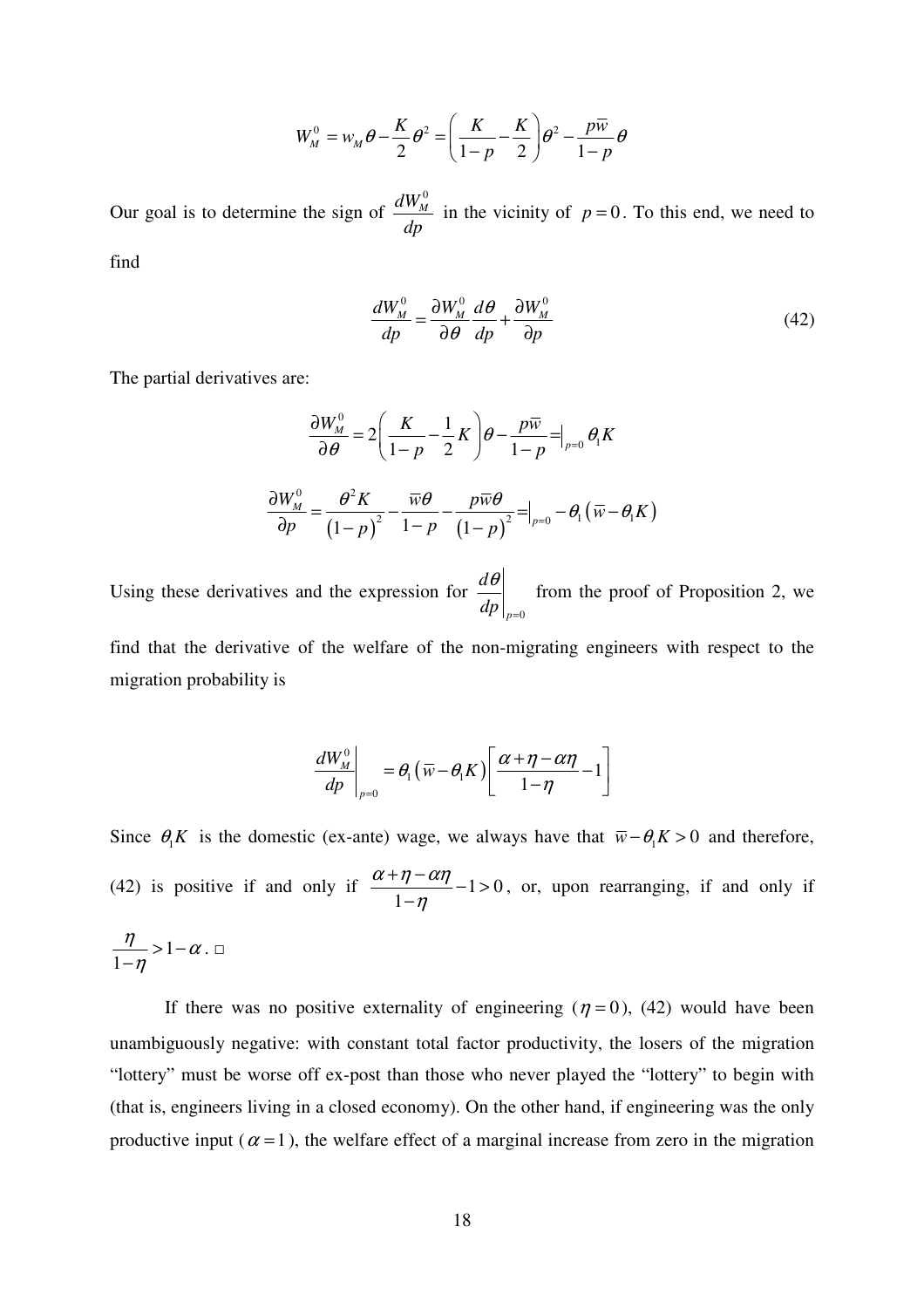probability would be positive at *any* value of  $\eta \in (0,1)$ . This is akin to the result of Stark and Wang (2002).

#### **4. Conclusion**

In a one-sector, two-input model with endogenous human capital formation, one of the two inputs of production (engineering) exerts a positive externality on total factor productivity, while the other (law) does not. We show that a marginal prospect of migration for engineers increases human capital accumulation in both sectors (engineering and law), and leads to an increase in the number of engineers who remain in the home country. Since these two effects move the home economy away from the inefficient free-market equilibrium towards the social optimum, they are both socially desirable. We also show that if the externality effect of engineers is sufficiently powerful, all the individuals will be better off when there is a prospect of migration, including the engineers who lose the migration "lottery" and the individuals who practice law.

Receiving countries often select the type of professionals that they admit rather than open their arms or gates to migrants of all types. When the receiving country accepts, for example, only engineers, computer programmers, or natural scientists, the home country need not lose, either absolutely or in comparison with a receiving country with an open-to-all migration policy. Indeed, when the said selection is tantamount to a small probability of migration, and the type selected is the one that confers a productive externality in the sending country, that country stands to gain.

In the setting developed in this paper, when the externality effect is powerful enough, the prospect of selective migration for a heterogeneous workforce penalizes neither the workers who, in spite of responding to the opportunity to migrate do not in the end take it up, nor the workers for whom there is no such opportunity. In the context of the strong and rising interest in the topic of equality of opportunity in modern welfare economics and social choice theory (Roemer, 1998, 2002), this latter result is quite telling. The equality of opportunity premise is that regardless of type, all members of a society should be allowed to compete on equal terms and enjoy the same access to rewarding opportunities for their hard-earned skills. The expansion of options for individuals to choose and pursue is a cherished goal. A configuration in which individuals of only one type have an opportunity to migrate and reap higher returns to their acquired skills could thus be deemed orthogonal to the basic tenet of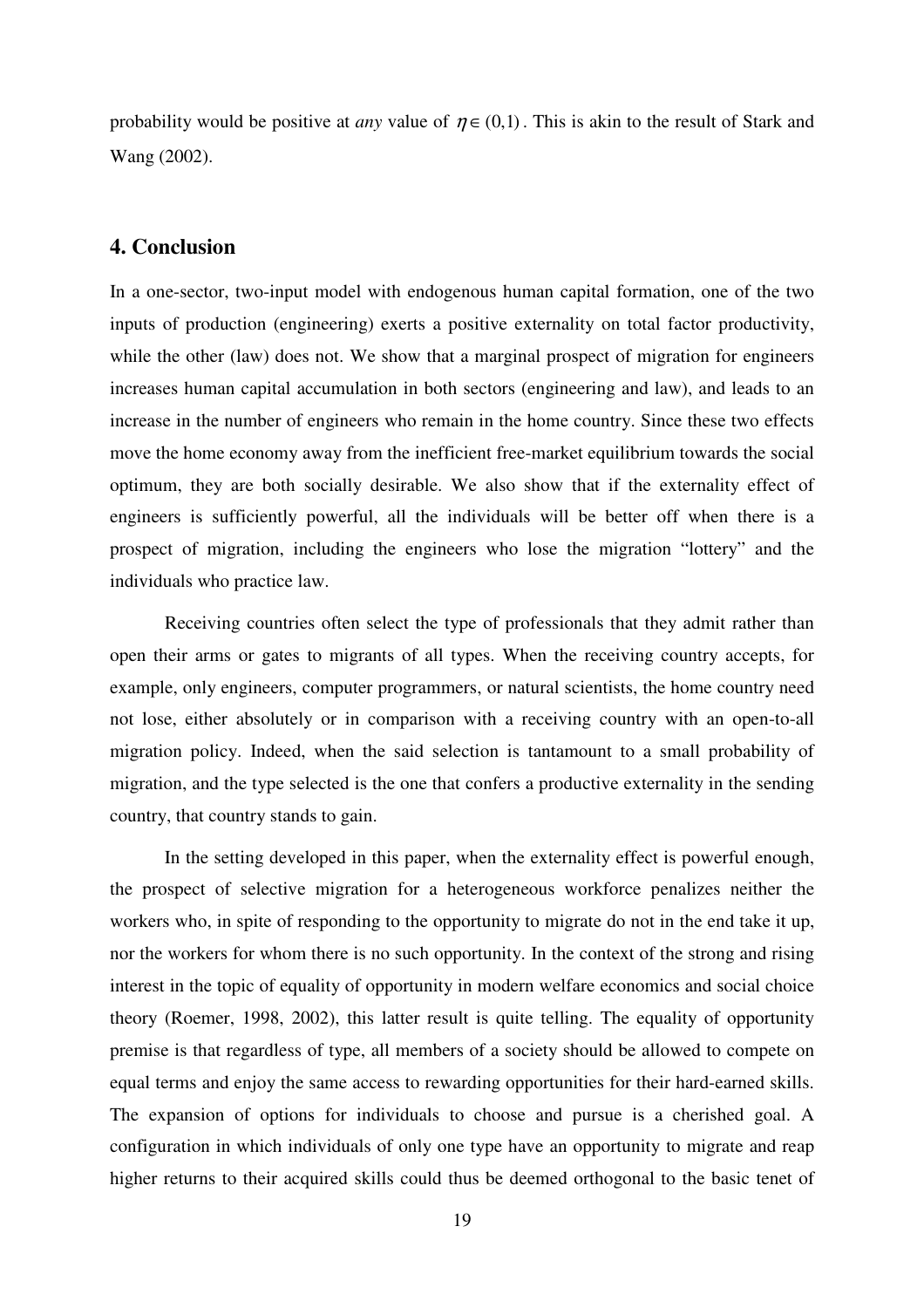the equality of opportunity concept. This paper presents an example of a case where unequal access to rewarding opportunities and an improvement throughout of welfare need not be incompatible.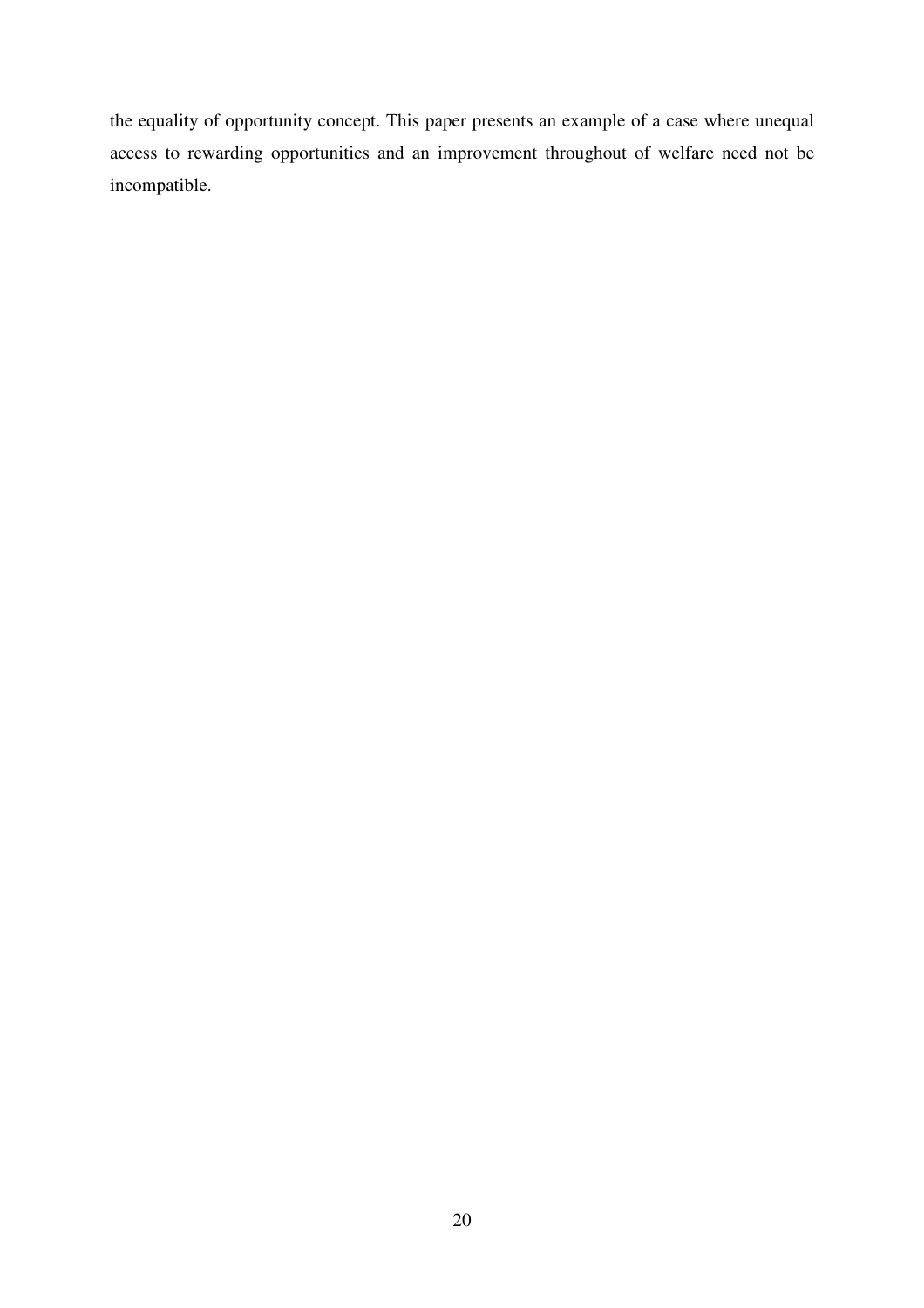#### **Appendix**

#### **Proof of Lemma 1**

Consider a function  $f(x) = x^{\alpha+\eta} (1-x)^{1-\alpha}$ , with  $x \in [0,1]$ . It is straightforward to show that the maximum of  $f(x)$  is attained at  $x_0 = \frac{a}{1}$  $x_0 = \frac{\alpha + \eta}{4}$ η  $=\frac{\alpha+1}{\alpha+1}$ + , that is,  $f(\frac{d+1}{1}) > f(x)$ 1  $f\left(\frac{\alpha + \eta}{\alpha}\right) > f(x)$ η  $\frac{+\eta}{2}$ + for any 1  $x \neq \frac{\alpha + \eta}{\eta}$ η  $\neq \frac{\alpha + }{4}$ + . Also, we can rewrite  $C_0$  as

$$
C_0 = \left(\frac{\alpha + \eta}{1 + \eta}\right)^{\alpha + \eta} \left(\frac{1 - \alpha}{1 + \eta}\right)^{1 - \alpha} = f\left(\frac{\alpha + \eta}{1 + \eta}\right)
$$

while

$$
C_1 \equiv \alpha^{\alpha + \eta} \left( 1 - \alpha \right)^{1 - \alpha} = f(\alpha)
$$

Note that 1  $\frac{\alpha + \eta}{\alpha} \neq \alpha$ η  $\frac{+\eta}{4}$  $\frac{1}{\alpha} \neq \alpha$  if and only if  $\eta \in (0,1)$  and  $\alpha < 1$ . Therefore,  $C_0 = f(\frac{\alpha + \eta}{1 + \eta}) > f(\alpha) = C_1$  $C_0 = f\left(\frac{\alpha + \eta}{\lambda}\right) > f(\alpha) = C$ η  $=f\left(\frac{\alpha+\eta}{\eta}\right) > f(\alpha) =$ + if and only if  $\eta \in (0,1)$  and  $\alpha < 1$ . ( $C_0 = C_1$  if  $\eta = 0$ , or if  $\alpha = 1$ ).  $\Box$ 

#### **Proof of Lemma 2**

Let  $f(x) \equiv (1+x)^{\frac{1+x}{1-x}} - \frac{1}{2}(1+x)^{\frac{2}{1-x}}$ 2 *x*  $g(x) \equiv (1+x)^{1-x} - \frac{1}{2}(1+x)^{1-x}$  $\equiv (1+x)^{1+x} - \frac{1}{2}(1+x)^{1-x}$ , with  $x \in [0,1]$ . It is straightforward to verify that  $g(0) = \frac{1}{2}$ 2  $g(0) = \frac{1}{2}$ . Our objective is to show that  $g(x) > \frac{1}{2}$ 2  $g(x) > \frac{1}{2}$  for  $x \in (0,1)$ . Since  $g(x)$  is continuously differentiable on  $(0,1)$ , it is sufficient to show that  $\frac{dg(x)}{dx} > 0$ *dx* > 0 for any *x* ∈ (0,1).

Using the fact that

$$
g(x) = \exp\left(\frac{1+x}{1-x}\log(1+x)\right) - \frac{1}{2}\exp\left(\frac{2}{1-x}\log(1+x)\right)
$$

we compute the derivative of this function:

$$
\frac{dg(x)}{dx} = \left[\frac{2}{(1-x)^2}\log(1+x) + \frac{1}{1-x}\right](1+x)^{\frac{1+x}{1-x}}
$$

$$
-\frac{1}{2}\left[\frac{2}{(1-x)^2}\log(1+x) + \frac{2}{(1-x)(1+x)}\right](1+x)^{\frac{2}{1-x}}
$$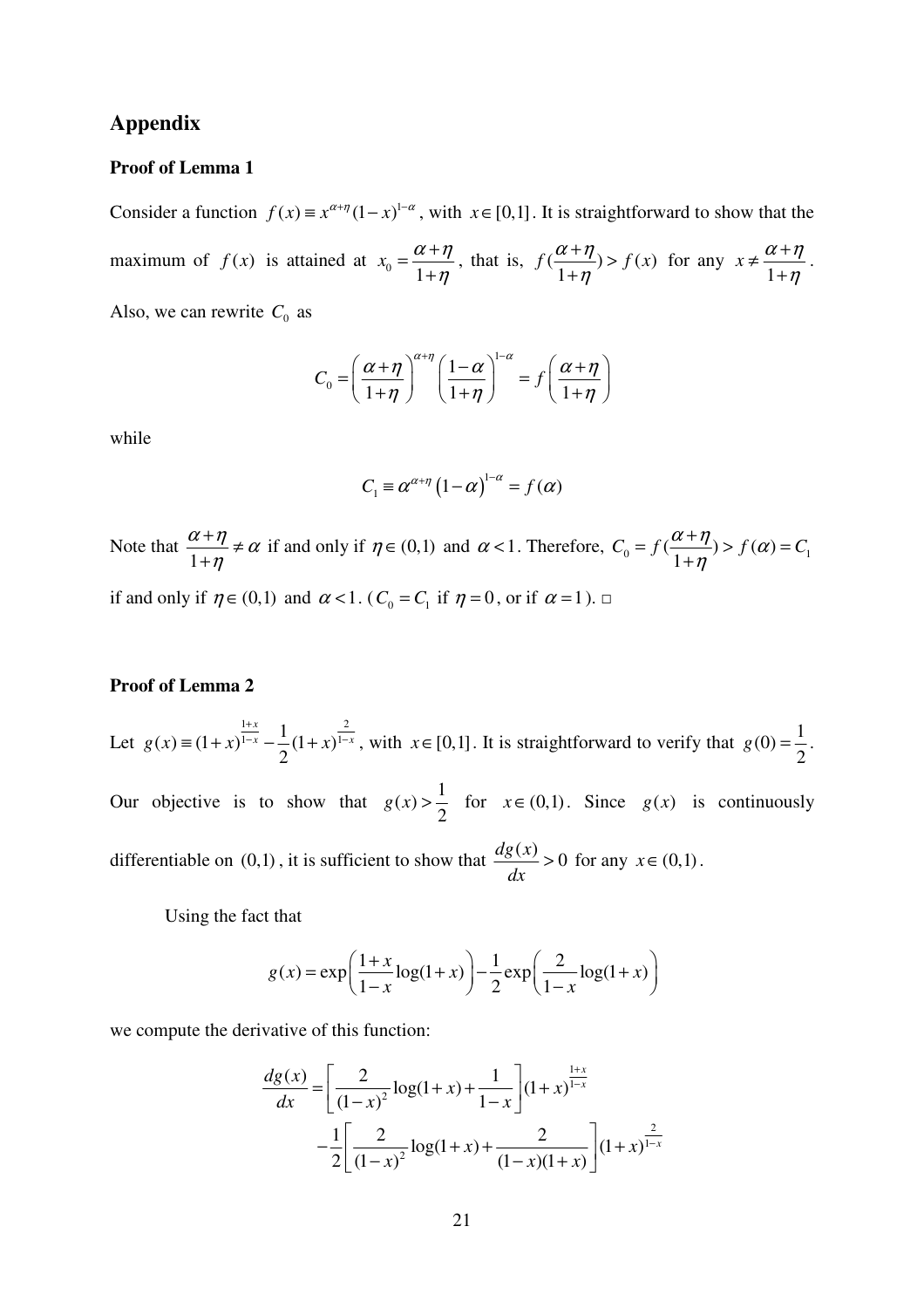Upon dividing both sides of the last equation by 1  $(1+x)^{1-x} > 0$ *x*  $(x)^{1-x}$ +  $(x+x)^{1-x} > 0$ , we obtain

$$
\left[ (1+x)^{-\frac{1+x}{1-x}} \right] \frac{dg(x)}{dx} = \left[ \frac{2}{(1-x)^2} \log(1+x) + \frac{1}{1-x} \right]
$$

$$
- \left[ \frac{1}{(1-x)^2} \log(1+x) + \frac{1}{(1-x)(1+x)} \right] (1+x)
$$

$$
= \frac{2}{(1-x)^2} \log(1+x) + \frac{1}{1-x} - \frac{1+x}{(1-x)^2} \log(1+x) - \frac{1}{1-x}
$$

$$
= \frac{1}{1-x} \log(1+x) > 0
$$

for any  $x \in (0,1)$ . □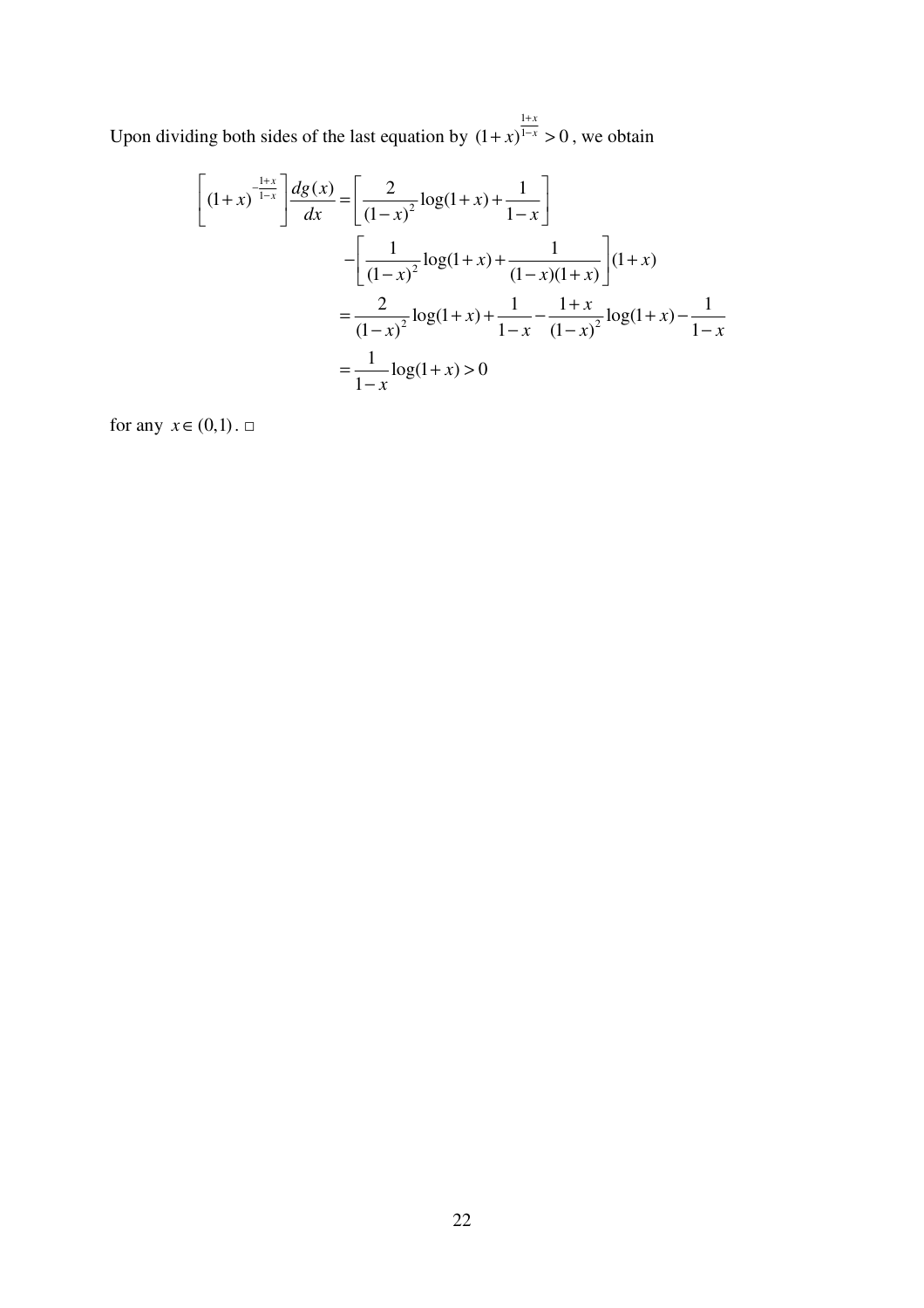#### **References**

- Acemoglu, Daron, "A microfoundation for social increasing returns in human capital accumulation," *Quarterly Journal of Economics*, 111 (1996):779-804.
- Barro, Robert J., "Economic growth in a cross section of countries," *Quarterly Journal of Economics*, 106 (1991):407-443.
- Becker, Gary S., *Human Capital: A Theoretical and Empirical Analysis, with Special Reference to Education*, Chicago: The University of Chicago Press, 1964.
- Black, Duncan and Vernon Henderson, "A theory of urban growth," *Journal of Political Economy*, 107 (1999):252-284.
- Ciccone, Antonio and Giovanni Peri, "Identifying human-capital externalities: Theory with applications," *Review of Economic Studies*, 73 (2006):381–412.
- Fan, C. Simon and Oded Stark, "The brain drain, "educated unemployment", human capital, and economic betterment," *Economics of Transition*, 15 (2007):629-660.
- Giordani, Paolo E. and Michele Ruta, "The immigration policy puzzle," *Review of International Economics*, 19 (2011):922-935.
- Glaeser, Edward L. and Albert Saiz, "The rise of the skilled city," *Brookings-Wharton Papers on Urban Affairs*, 5 (2004):47-94.
- Grogger, Jeff and Eric Eide, "Changes in college skills and the rise in the college wage premium," *Journal of Human Resources*, 30 (1995):280-310.
- Iyigun, Murat F. and Ann L. Owen, "Risk, entrepreneurship, and human-capital accumulation," *American Economic Review*, 88 (1998):454-457.
- Iyigun, Murat F. and Ann L. Owen, "Entrepreneurs, professionals, and growth," *Journal of Economic Growth*, 4 (1999):213-232.
- Krueger, Alan B. and Mikael Lindahl, "Education for growth: Why and for whom?" *Journal of Economic Literature*, 39 (2001):1101-1136.
- Lucas, Robert E., "On the mechanics of economic development," *Journal of Monetary Economics*, 22 (1988):3-42.
- Mankiw, N. Gregory, David Romer, and David N. Weil, "A contribution to the empirics of economic growth," *Quarterly Journal of Economics*, 107 (1992):407-437.